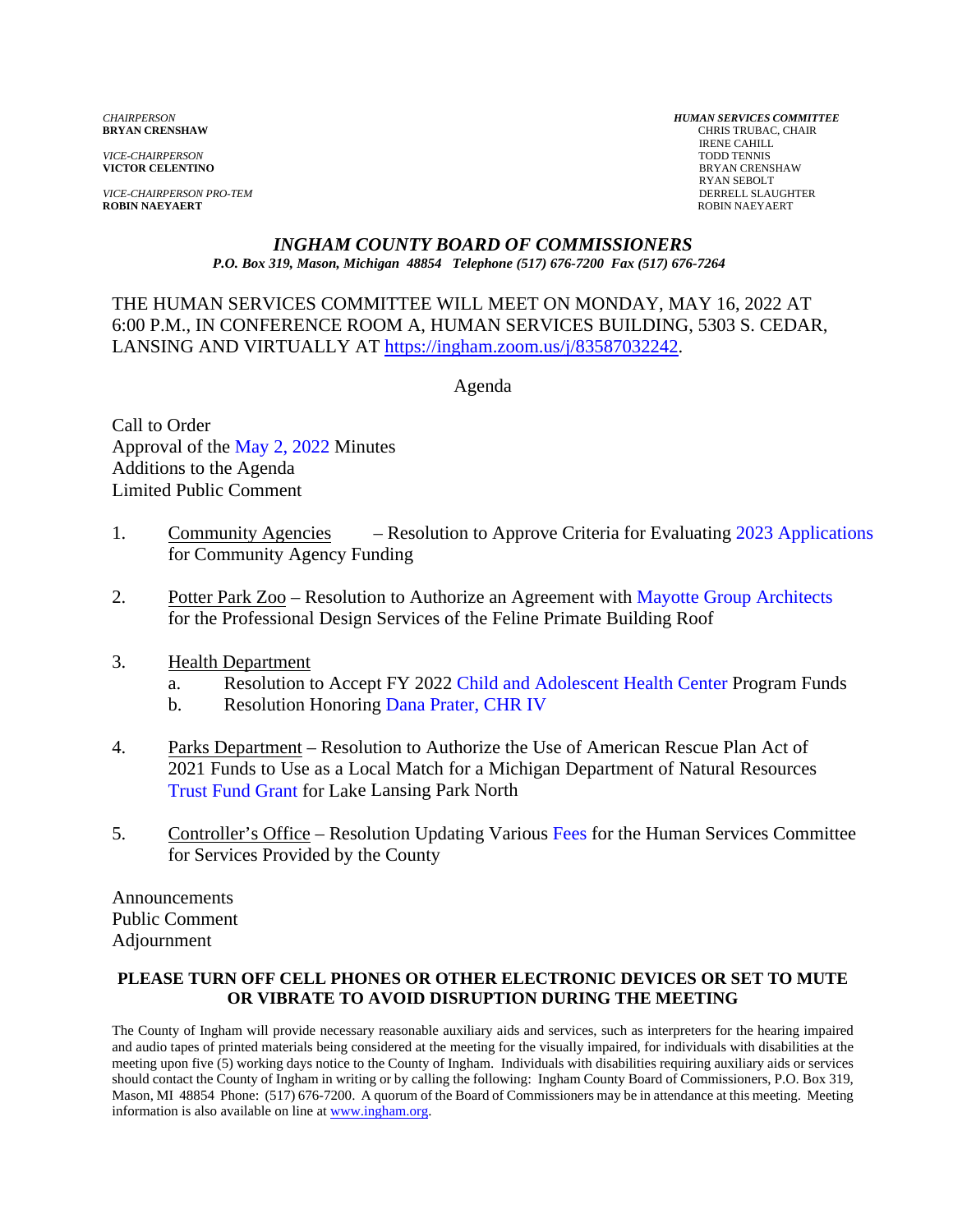#### HUMAN SERVICES COMMITTEE May 2, 2022 Draft Minutes

<span id="page-1-0"></span>

| <b>Members Present:</b> | Cahill, Crenshaw (Left at 6:32 p.m.), Sebolt, Tennis, and Trubac.                             |
|-------------------------|-----------------------------------------------------------------------------------------------|
| Members Absent:         | Naeyaert and Slaughter.                                                                       |
| <b>Others Present:</b>  | Chris Waltz, Lori Noyer, Brian Collins, Linda Vail, Jared Cypher, Kylie<br>Rhoades and others |

The meeting was called to order by Chairperson Trubac at 6:00 p.m. in Conference Room A of the Human Services Building, 5303 S. Cedar Street, Lansing, Michigan. Virtual public participation was offered via Zoom at https://ingham.zoom.us/j/83587032242.

#### Approval of the April 18, 2022 Minutes

MOVED BY COMM. CRENSHAW, SUPPORTED BY COMM. SEBOLT, TO APPROVE THE APRIL 18, 2022 MINUTES.

THE MOTION CARRIED UNANIMOUSLY. Absent: Commissioners Naeyaert and Slaughter.

#### Additions to the Agenda

4. Health Department e. Resolution to Authorize an Agreement with MPHI

#### CHAIRPERSON TRUBAC STATED WITHOUT OBJECTION, THE TITLE OF THE RESOLUTION WOULD BE AMENDED AS FOLLOWS:

Resolution to Authorize an Agreement with MPHI **Michigan Public Health Institute**

Limited Public Comment

None.

## MOVED BY COMM. CRENSHAW, SUPPORTED BY COMM. TENNIS, TO APPROVE A CONSENT AGENDA CONSISTING OF THE FOLLOWING ACTION ITEMS:

- 3. Parks Department
	- a. Resolution to Authorize Ingham County Employee Free Event Days at Ingham County Parks and Potter Park Zoo
	- b. Resolution to Authorize an Agreement with Meridian Township for the Design and Construction of a Natural Shoreline Protection Project at Lake Lansing Park South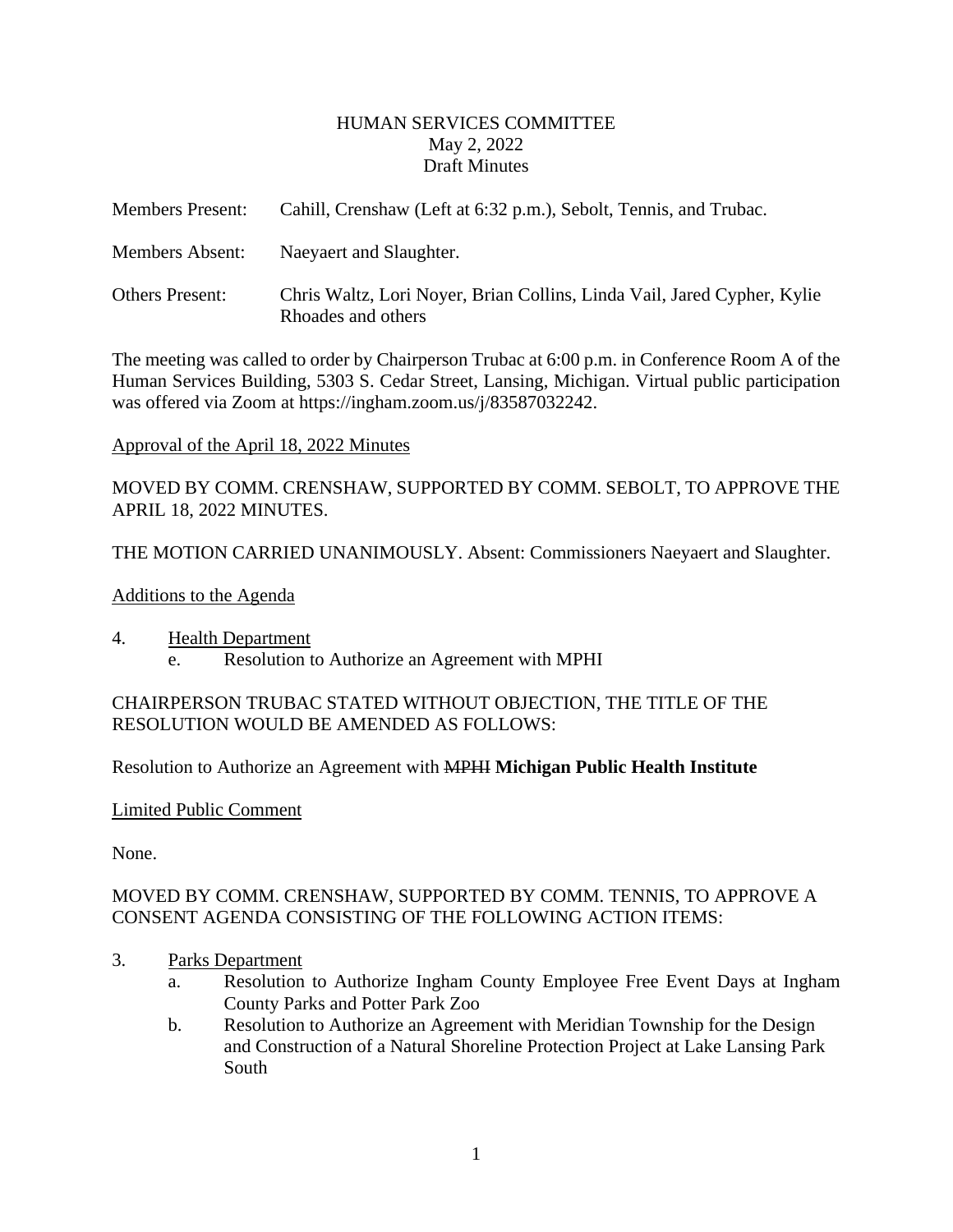- c. Resolution to Amend the City of East Lansing Trails and Parks Millage Agreements
- d. Resolution to Authorize Safety Enhancement Projects at Lake Lansing County Park South, Burchfield County Park, and Hawk Island County Park
- e. Resolution to Accept the Michigan Active Communities Grant
- 4. Health Department
	- a. Resolution to Amend Resolution #21-585
	- c. Resolution to Amend Resolution #22-100 to Extend the Terms of the Agreement with Michigan Primary Care Association for Vaccine Clinics
	- d. Resolution to Appoint Dr. Christopher Alan Hauch, MD as a Deputy Medical Examiner for Ingham County
	- e. Resolution to Authorize an Agreement with Michigan Public Health Institute
- 5. Controller's Office
	- b. Resolution Authorizing Adjustments to the Ingham County Budget

THE MOTION CARRIED UNANIMOUSLY. Absent: Commissioners Naeyaert and Slaughter.

THE MOTION TO APPROVE THE ITEMS ON THE CONSENT AGENDA CARRIED UNANIMOUSLY. Absent: Commissioners Naeyaert and Slaughter.

1. Capital Area District Library – Interviews

Chris Waltz interviewed for the Capital Area District Library Board.

MOVED BY COMM. CRENSHAW, SUPPORTED BY COMM. TENNIS, TO RECOMMEND THE APPOINTMENT OF CHRIS WALTZ TO THE CAPITAL AREA DISTRICT LIBRARY BOARD.

THE MOTION CARRIED UNANIMOUSLY. Absent: Commissioners Naeyaert and Slaughter.

2. Ingham Health Plan Corporation – 2021 Annual Millage Report (Discussion)

Lori Noyer, Ingham Health Plan Corporation Executive Director, provided an overview of the demographic served as well as the services utilized in 2021. She further stated that the increase in overall payouts in 2021 resulted from the increased accessibility to medical services that were previously on hold due to the pandemic, as well as the increased cost of the service provided; which are expected to see a 4.6% increase in 2023.

Ms. Noyer stated that Ingham Health Plan (IHP) paid providers based on the Medicare and Medicaid schedules, and expected to see the anticipated changes impact the 2023 budget. She further stated that after analyzing the claims data from 2021, it had been determined that 81% of members who had medical or pharmacy claims utilized IHP services.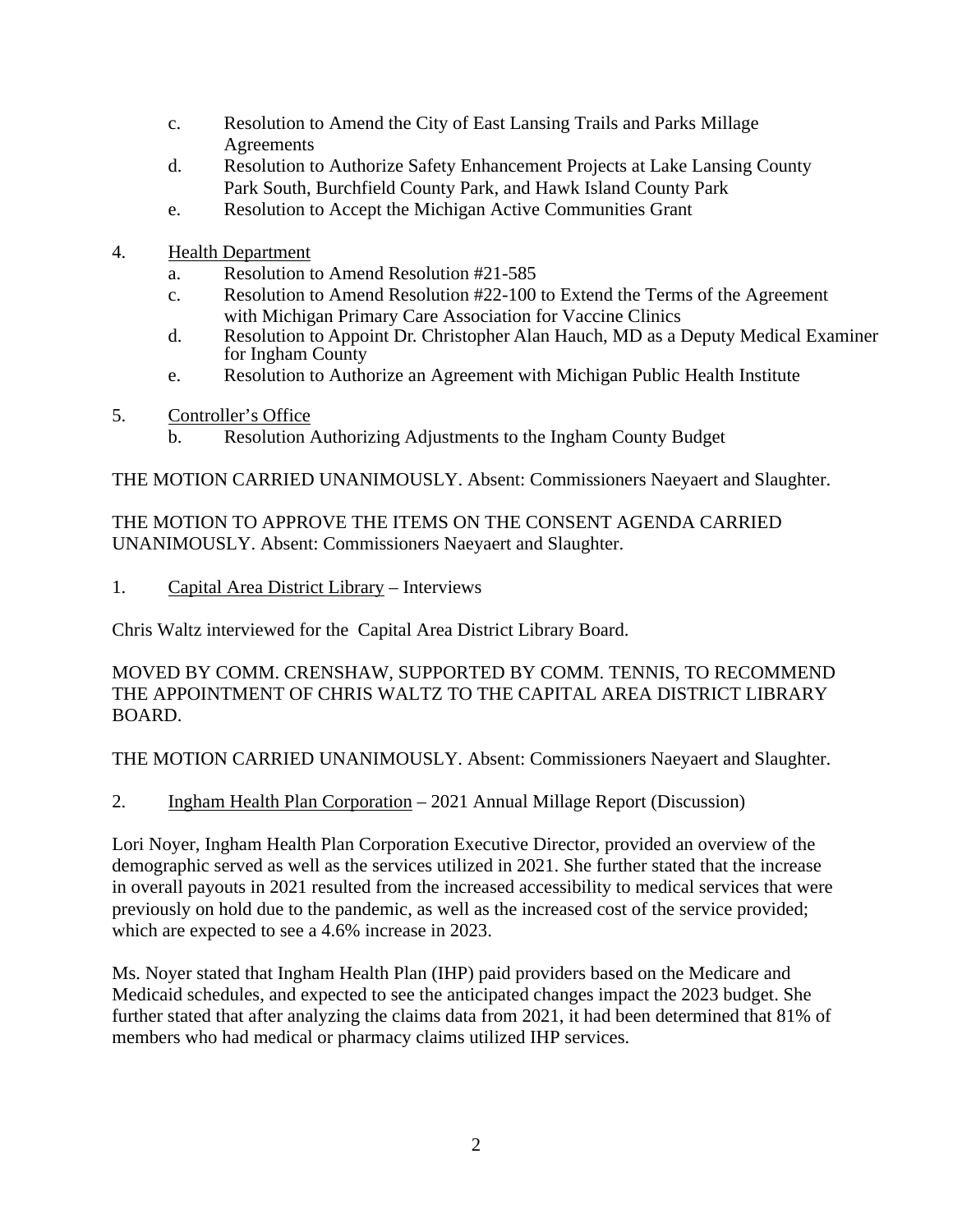Ms. Noyer stated that in July of 2021, they had implemented a new behavioral health benefit that filled the gap and served individuals who had a mild to moderate diagnosis such as anxiety or depression. She further stated that the individuals received a screening and brief intervention, as well as a referral to a specialist under the benefit.

Ms. Noyer stated that they had a total of 36 individuals who had utilized the service since it began in 2021. She further stated that she was hopeful to see the numbers grow.

Ms. Noyer stated that a current federal mandate that prohibited Medicaid from unenrolling any of the beneficiaries regardless of their income status would come to an end when the Public Health Emergency was concluded. She further stated that states had been encouraged to plan for the change as it was speculated that the Public Health Emergency would come to an end in July of 2022.

Ms. Noyer stated that the states would have a total of twelve months to review and determine all of their beneficiaries. She further stated that there was potential that there would be individuals from Ingham County who would no longer have access to Medicaid if they were no longer income -eligible.

Ms. Noyer stated that one option included Marketplace Plan, but for some this option would not be affordable due to the deductibles. She further stated that IHP could be the option for continued health coverage for individuals who fell at or below the 250% of the national poverty level.

Ms. Noyer stated that individuals had been encouraged to be prepared for the anticipated changes by updating their contact information and regularly checking mail and email. She further stated that one enrollment partner had already assisted an individual who had received notice that they may be ineligible for Medicaid.

Ms. Noyer stated that Michigan intended to follow the regular renewal dates which individuals already had in place. She further stated that IHP had reached out to community partners and assured them that IHP would be available to fill any gaps.

Commissioner Crenshaw asked for clarification if the community partners were provided financial assistance for operating as an enrollment center.

Ms. Noyer stated that the community partners did not receive financial assistance for operating as an enrollment center, just as a community partner.

Commissioner Crenshaw asked for clarification on any feedback received from the community partners, and further asked if they would be prepared to assist.

Ms. Noyer stated that the fear was overwhelming, but they had felt poised to assist the clients that they had contact with.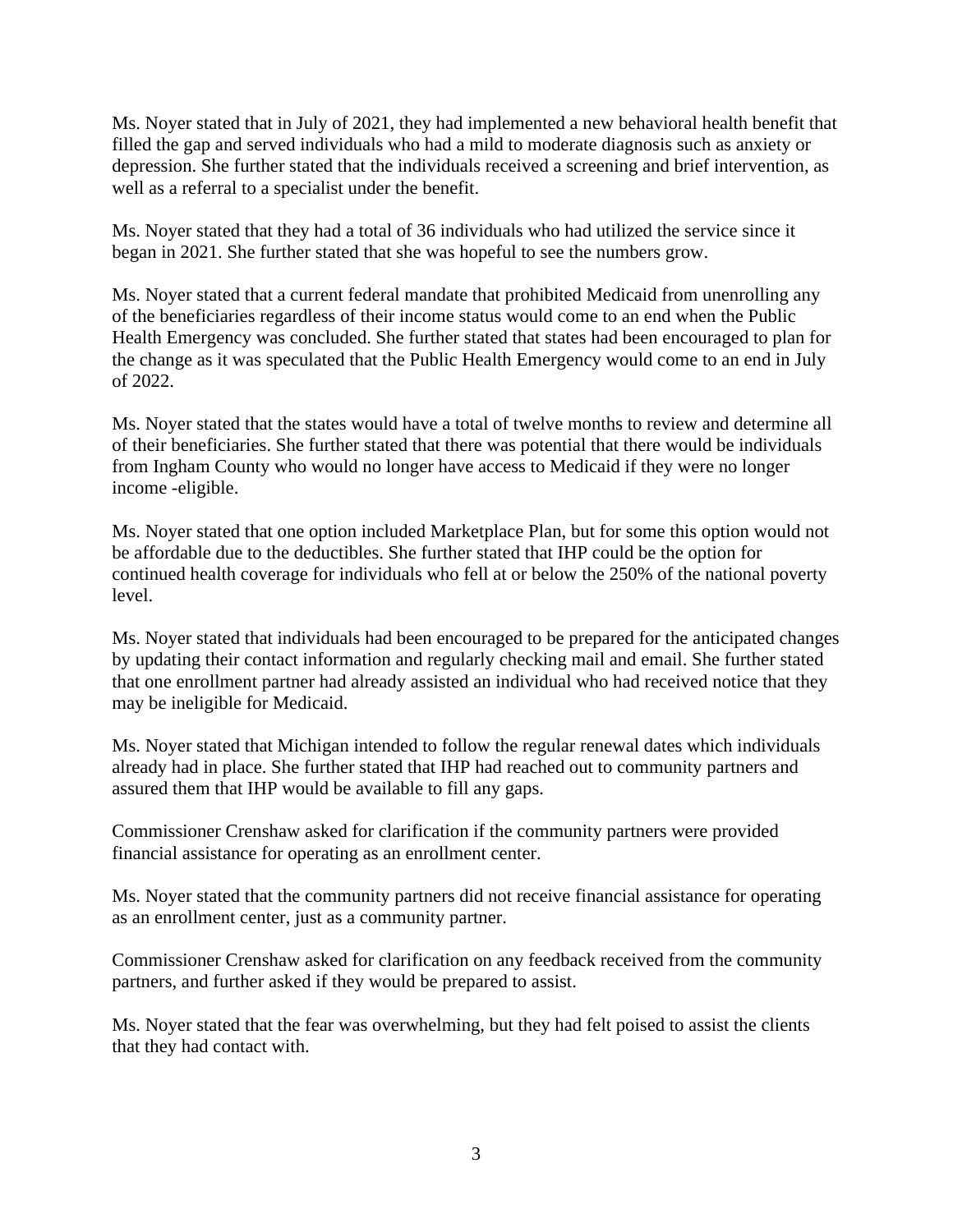Commissioner Tennis stated that the enrollment partners were in line with the primary care assignment list, and that it was in their best interest to enroll individuals so that they had someone to bill. He further stated that he would be interested in seeing a breakdown of which providers the individuals went to.

Commissioner Cahill stated that the 1,500 members might use the services multiple times. She further stated that she had heard that they were looking for individuals with existing health insurance to utilize the health centers.

Commissioner Tennis provided clarification that Ingham Health Centers were separate from Ingham Health Plan, and the Health Centers did encourage individuals with all types of insurance to utilize the facilities. He further stated that individuals who could not afford health insurance had access to Ingham Health Plan to provide minimal coverage for primary care.

Commissioner Cahill asked for clarification on if IHP helped individuals fill out the enrollment forms.

Ms. Noyer stated that there were enrollment partners who assisted individuals with the forms. She further stated there was an option for individuals to complete the form online as well.

Commissioner Crenshaw asked if they had received any feedback relating to the compatibility of the online form with smartphones.

Ms. Noyer stated that they had not received any negative feedback, but had often heard that individuals did not have access to their forms of proof including pay stubs. She further stated that they had experienced issues that concerned the quality of the documents that were attached.

#### 4. Health Department

b. Resolution to Authorize the Use of American Rescue Plan Act of 2021 Funds to Repair or Replace Private Well and Private Waste Water Systems in Ingham County

#### MOVED BY COMM. TENNIS, SUPPORTED BY COMM. SEBOLT, TO APPROVE THE RESOLUTION.

Commissioner Tennis stated that when this topic had first been discussed it had been presented with a larger amount of funds allocated. He further asked for clarification on how many wells would be addressed.

Jared Cypher, Deputy Controller, stated that the funds would address 75 wells.

Commissioner Tennis stated that he would like to keep the door open to potentially add money to the fund. He further stated that this was one of the few funds that was focused on the more rural areas in Ingham County.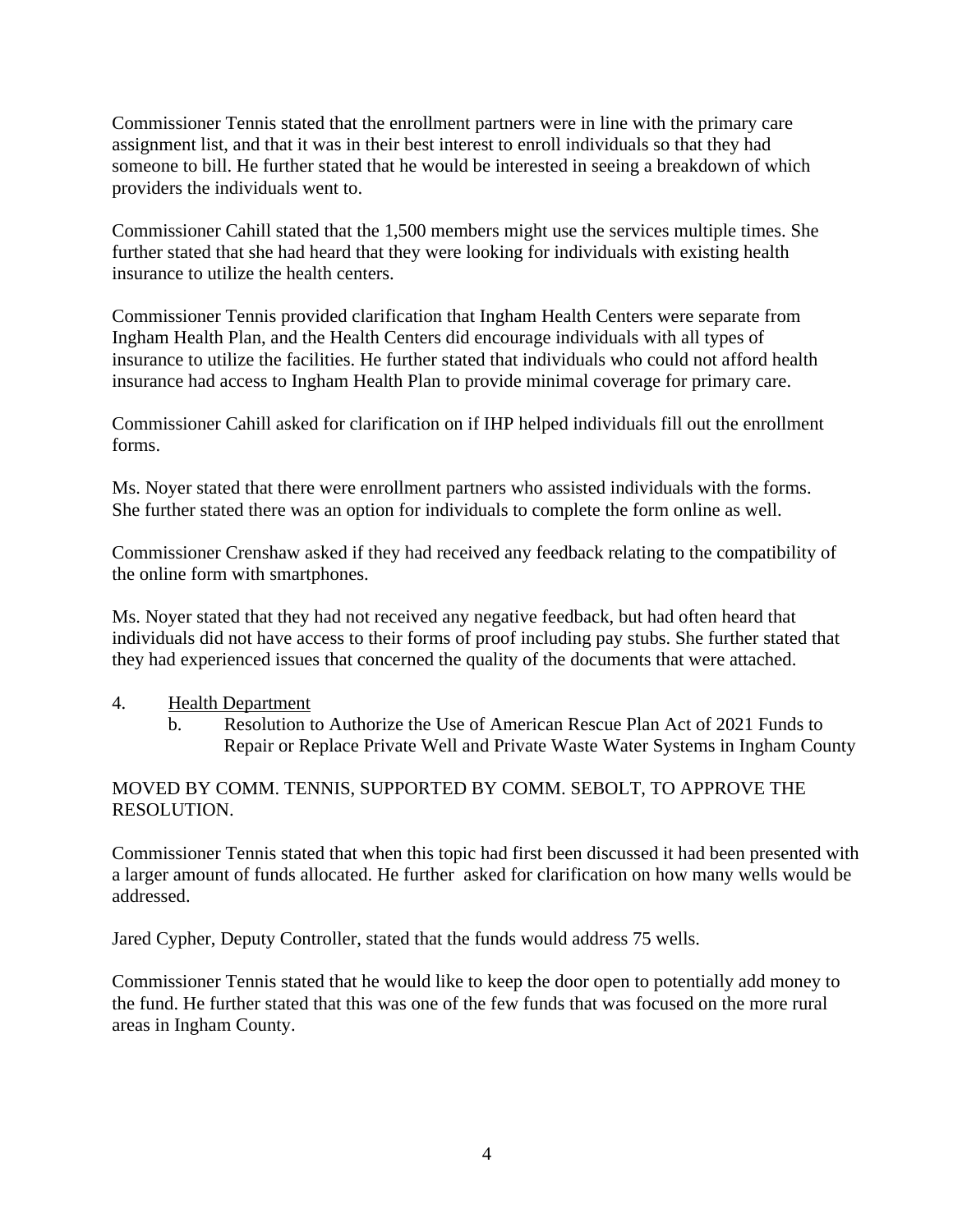Commissioner Tennis stated that it had previously been proposed to do routine inspections on the septic systems, however, the main concern had been that it would drive people from their home. He further stated that he believed it was a terrific use of the funds and would be open to allocating additional funds.

Chairperson Trubac asked for clarification on the criteria used to determine which systems received the assistance.

Linda Vail, Ingham County Health Director, stated that the Health Department encountered roughly 75 failed septic systems a year. She further stated that priority would be given to individuals who fell within 300% of poverty.

Commissioner Crenshaw left at 6:32 p.m.

Commissioner Tennis asked for clarification on if individuals could apply for the assistance.

Ms. Vail stated that the process had not yet been determined, but could be presented to the Board of Commissioners after the resolution passed.

Chairperson Trubac asked for clarification if it was intended to have individuals apply for the assistance.

Ms. Vail stated that the Health Department had already been engaged with individuals when the failed septic system had been identified. She further stated that they had considered a ten year inspection schedule that would allow the Health Department to provide education on septic care.

Chairperson Trubac asked for clarification on the number of failed systems that were encountered a year.

Ms. Vail stated that they ran into roughly 75 a year.

Commissioner Cahill stated that she would be in support of allocating additional funds.

Chairperson Trubac stated that it was a serious environmental concern.

Commissioner Sebolt stated that the funds needed to be spent by 2026, asked for clarification if the funds allocated had reflected what could reasonably be spent. He further stated that he was in support of allocating additional funds.

Ms. Vail stated that the Health Department had put the resolution forward, however, the Board of Commissioners had made it a priority. She further stated that they had not placed a number on it.

Chairperson Trubac stated he would be interested to know what percentage of individuals fell within the criteria.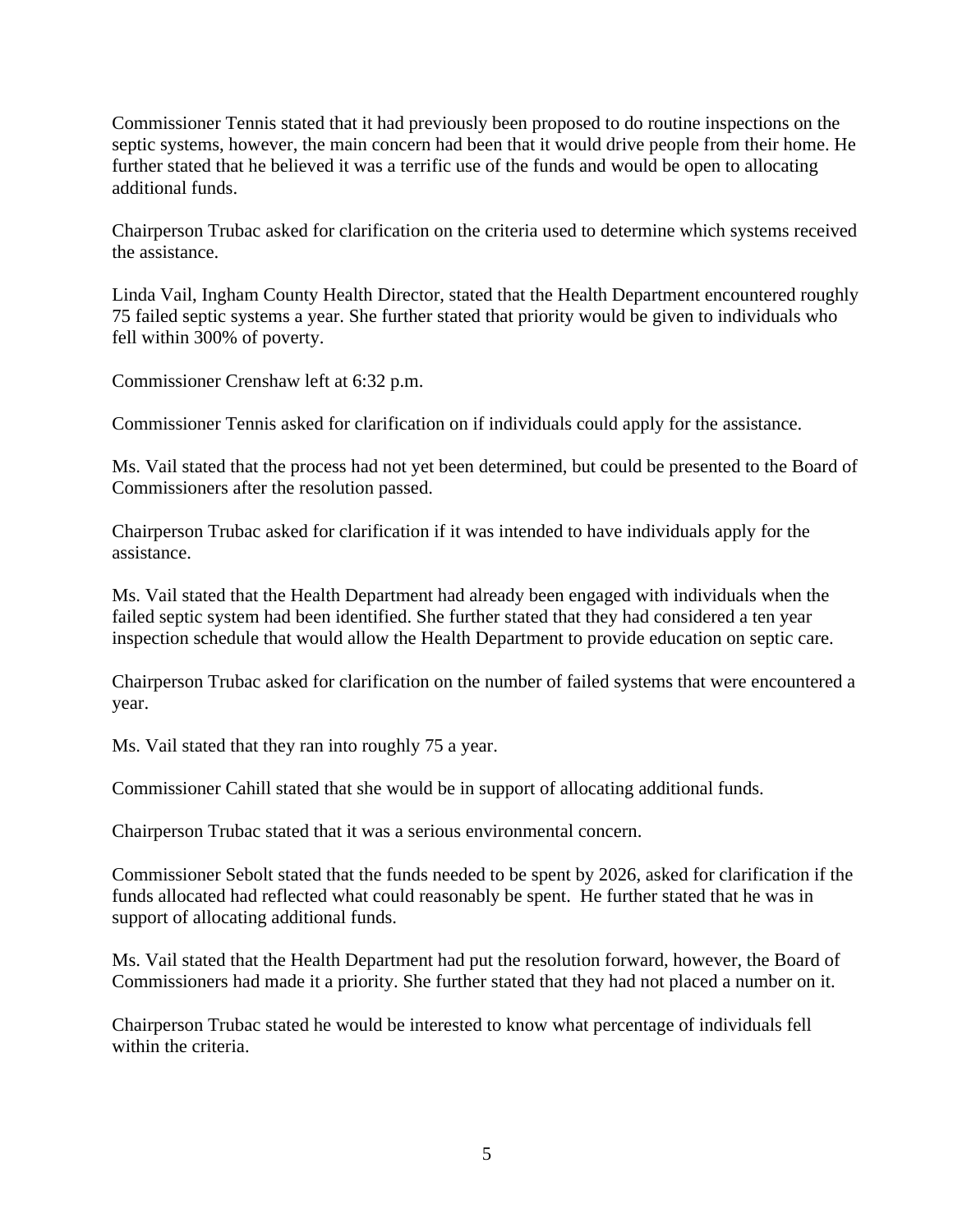THE MOTION CARRIED UNANIMOUSLY. Absent: Commissioners Crenshaw, Naeyaert, and Slaughter.

5. Controller's Office a. 2023 Update of County Fees for Human Services Departments (*Discussion)* 

Mr. Cypher provided an overview of the updated county fees for the Human Services Department 2023 budget cycle.

Commissioner Tennis asked for clarification on the Type II Water Supply Monitoring Violation.

Mr. Cypher stated that there was an explanation of the monitoring violation included in the memo, however, the State of Michigan had the responsibility to monitor and failed to do so. He further stated that Ingham County Health Department had taken on the responsibility and in turn would collect the fees that the State would have.

Commissioner Cahill asked if Ingham County charged the same rate that the State of Michigan had.

Mr. Cypher stated that he was unsure of the rate that the State had charged.

Commissioner Sebolt stated that he had a concern regarding the \$500 charge for schools and nonprofit organizations to use the parks.

Brian Collins, Ingham County Parks Deputy Director and Hawk Island Park Manager, stated that the current fee was \$305 for up to 25 students for school groups. He further stated that many school groups come out with over 100 students, and the new fee would allow the schools to bring as many students they would like for an average cost of \$5 per student.

Mr. Cypher stated that a resolution would be brought to the next Human Services Committee meeting.

Announcements

None.

Public Comment

None.

**Adjournment** 

The meeting was adjourned at 6:44 p.m.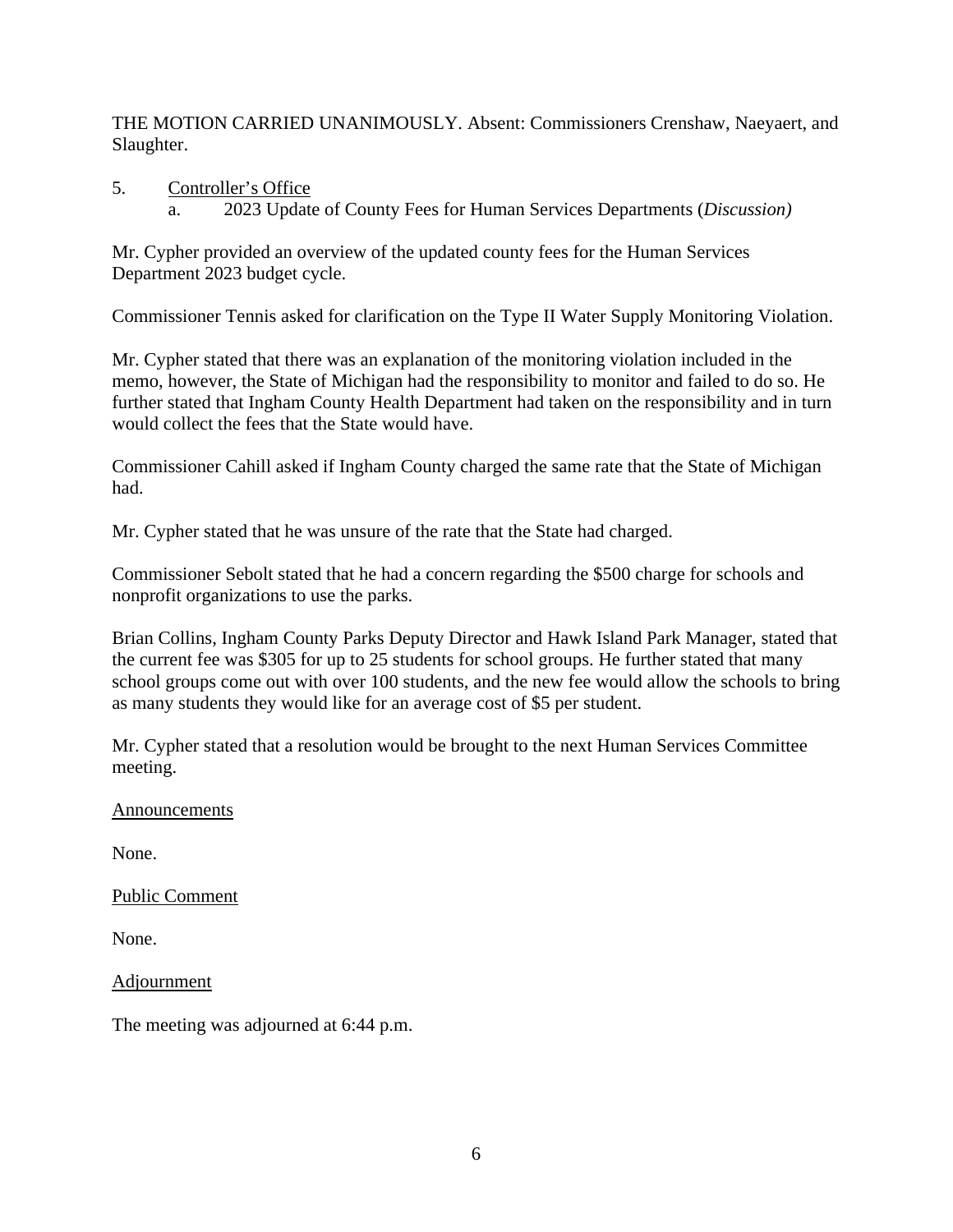# **MAY 16, 2022 HUMAN SERVICES AGENDA STAFF REVIEW SUMMARY**

# **ACTION ITEMS: The Deputy Controller is recommending approval of the following resolutions**

### *1. Community Agencies – Resolution to Approve Criteria for Evaluating 2023 Applications for Community Agency Funding*

This resolution establishes the criteria by which each agency's application will be evaluated for the 2023 Community Agency funding process. If the resolution is approved as presented, the Controller/Administrator's Office will accept applications for Community Agency funding in July. Applications will then be evaluated by the Controller/Administrator's Office with priority given to proposals that directly contribute to addressing the County's overarching long-term objective of "Meeting Basic Needs", such as food, clothing, and shelter.

#### *2. Potter Park Zoo – Resolution to Authorize an Agreement with Mayotte Group Architects for the Professional Design Services of the Feline Primate Building Roof*

This resolution authorizes an agreement with Mayotte Group Architects to provide professional design services for the replacement of the roof on the Feline Primate Building in an amount not to exceed \$11,640. Funding for this agreement is available in the Zoo's 2022 budget.

# *3. Health Department*

*a. Resolution to Accept FY 2022 Child and Adolescent Health Center Program Funds*  This resolution authorizes the acceptance of \$125,000 in funding from the Child and Adolescent Health Center (CAHC) program for promoting the health of children, adolescents, and their families by providing important primary, preventative, and early intervention health care services, effective February 1, 2022 through September 30, 2022.

# *b. Resolution Honoring Dana Prater, CHR IV*

This resolution honors Dana Prater for her 22 years of dedicated service to Ingham County Health Department and for her exemplified leadership, customer service, patient care, and commitment to her work.

*4. Parks Department - Resolution to Authorize the Use of American Rescue Plan Act of 2021 Funds to Use as a Local Match for a Michigan Department of Natural Resources Trust Fund Grant for Lake Lansing Park North* 

This resolution authorizes the use of \$315,000 of ARP funds as a local match for the Michigan Department of Natural Resources Trust Fund Grant for the Lake Lansing Park North Internal MSU to Lake Lansing Trail Connector application.

## *5. Controller's Office – Resolution Updating Various Fees for the Human Services Committee for Services Provided by the County*

This resolution authorizes an update of Human Services related fees for 2023. The revised fees will be effective for the Health Department on October 1, 2022 and for all other departments on January 1, 2023. The fee increases recommended in this resolution would generate approximately \$71,954 in additional revenue in 2023.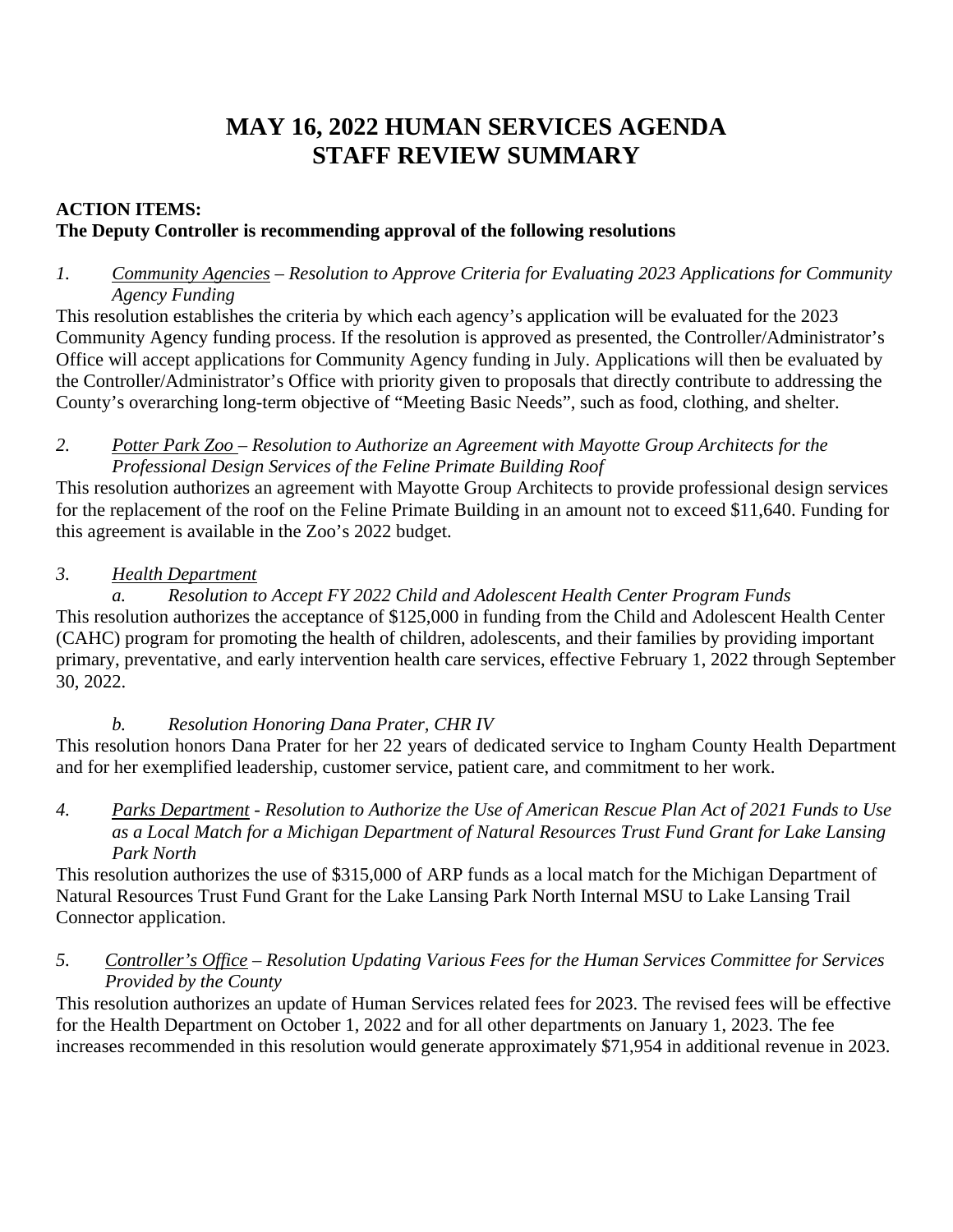<span id="page-8-0"></span>

| TO:             | Board of Commissioners Human Services and Finance Committees                             |
|-----------------|------------------------------------------------------------------------------------------|
| <b>FROM:</b>    | Jared Cypher, Deputy Controller                                                          |
| DATE:           | May 3, 2021                                                                              |
| <b>SUBJECT:</b> | Resolution to Approve Criteria for Evaluating 2023 Community Agency Funding Applications |
|                 | For the meeting agendas of May 16 and May 18                                             |

#### **BACKGROUND**

This resolution establishes the criteria by which each agency's application will be evaluated for the 2023 Community Agency funding process.

If the resolution is approved as presented, the Controller/Administrator's Office will accept applications for Community Agency funding in July. Applications will then be evaluated by the Controller/Administrator's Office with priority given to proposals that directly contribute to addressing the County's overarching long-term objective of "Meeting Basic Needs", such as food, clothing, and shelter.

The recommendations made by the Controller/Administrator's Office on funding levels for each applicant agency will then be presented to the Board of Commissioners for consideration and approval in November.

#### **ALTERNATIVES**

One alternative would be to have no criteria, and accept applications for a variety of different types of initiatives. Another alternative is for the Board of Commissioners to go back to the old way of awarding funding, which was to have agencies come to the Human Services Committee and make presentations on Community Agency night.

#### **FINANCIAL IMPACT**

This resolution has no direct financial impact.

#### **STRATEGIC PLANNING IMPACT**

This resolution supports the long-term objective of meeting basic needs.

#### **OTHER CONSIDERATIONS**

The community agency process has grown to over 30 applications requesting funding, with total requests of approximately \$300,000 annually.

#### **RECOMMENDATION**

Based on the information presented, I respectfully recommend approval of the attached resolution approving criteria for evaluating 2023 community agency funding applications.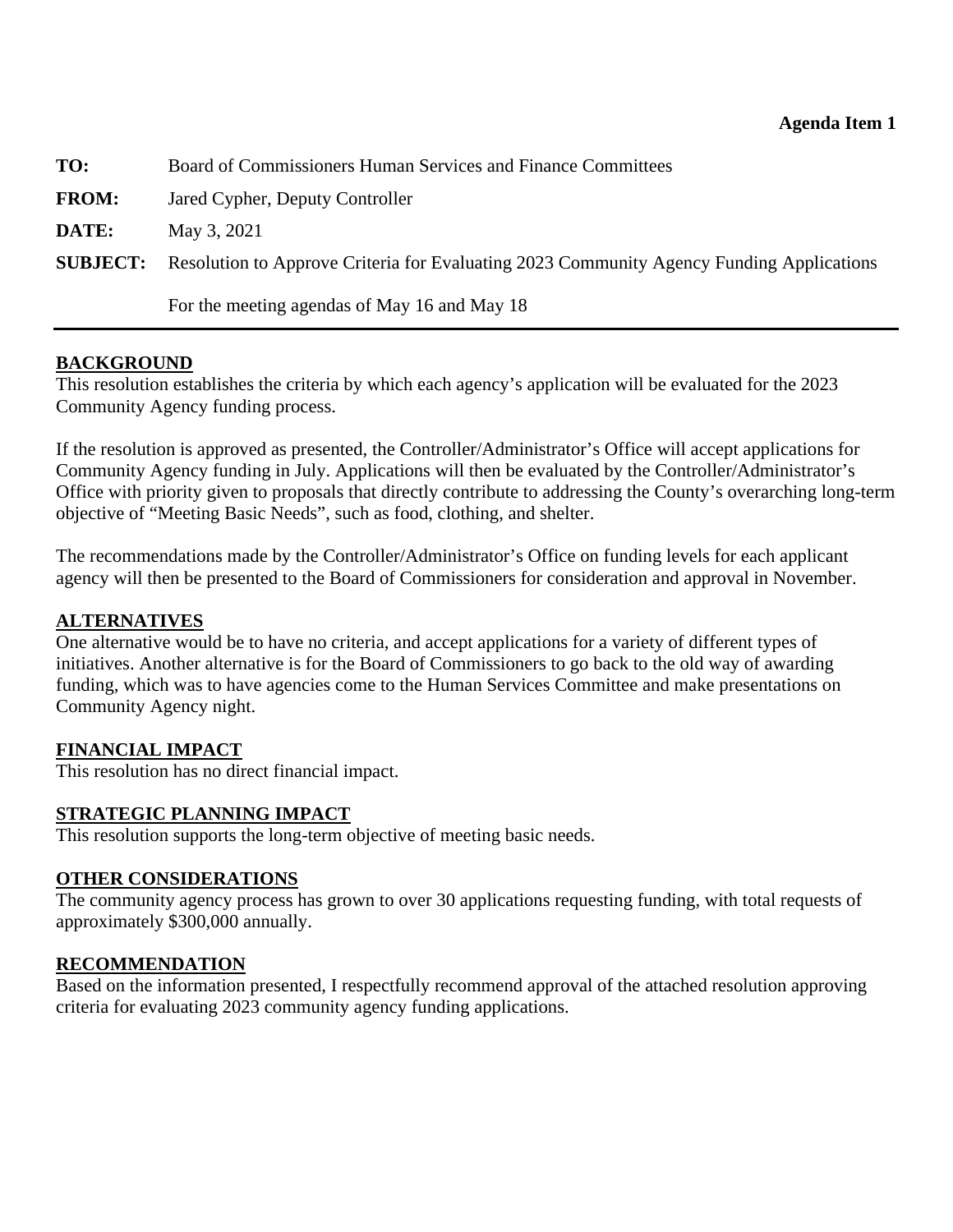# INGHAM COUNTY BOARD OF COMMISSIONERS

## **RESOLUTION TO APPROVE CRITERIA FOR EVALUATING 2023 APPLICATIONS FOR COMMUNITY AGENCY FUNDING**

WHEREAS, since 1978, the Ingham County Board of Commissioners has provided financial support to various non-profit community organizations that provide a broad range of services for the purpose of advancing the County's adopted long-range objectives; and

WHEREAS, over the years the community agency process has grown to over 30 applications requesting funding, with total requests of approximately \$300,000 annually; and

WHEREAS, the Ingham County Board of Commissioners desires to make the process of awarding community agency funding efficient and effective; and

WHEREAS, the Ingham County Board of Commissioners desires to continue the Community Agency application process, focusing on the long-term goal of assisting Ingham County residents in meeting basic needs.

THEREFORE BE IT RESOLVED, that the Ingham County Board of Commissioners authorizes the 2023 community agency funding process, with priority given to those proposals that directly contribute to addressing the County's overarching long-term objective of "Meeting Basic Needs", such as food, clothing, and shelter.

BE IT FURTHER RESOLVED, that the Controller/Administrator is authorized to evaluate and determine funding levels for each applicant as a recommendation for approval by the Human Services Committee.

BE IT FURTHER RESOLVED, that no agency shall receive more than 10% of the total available funding for community agencies in FY 2023.

BE IT FURTHER RESOLVED, that the Board of Commissioners wishes for applicants to understand that solicitation of proposals is not a commitment to fund those proposals in fiscal year 2023.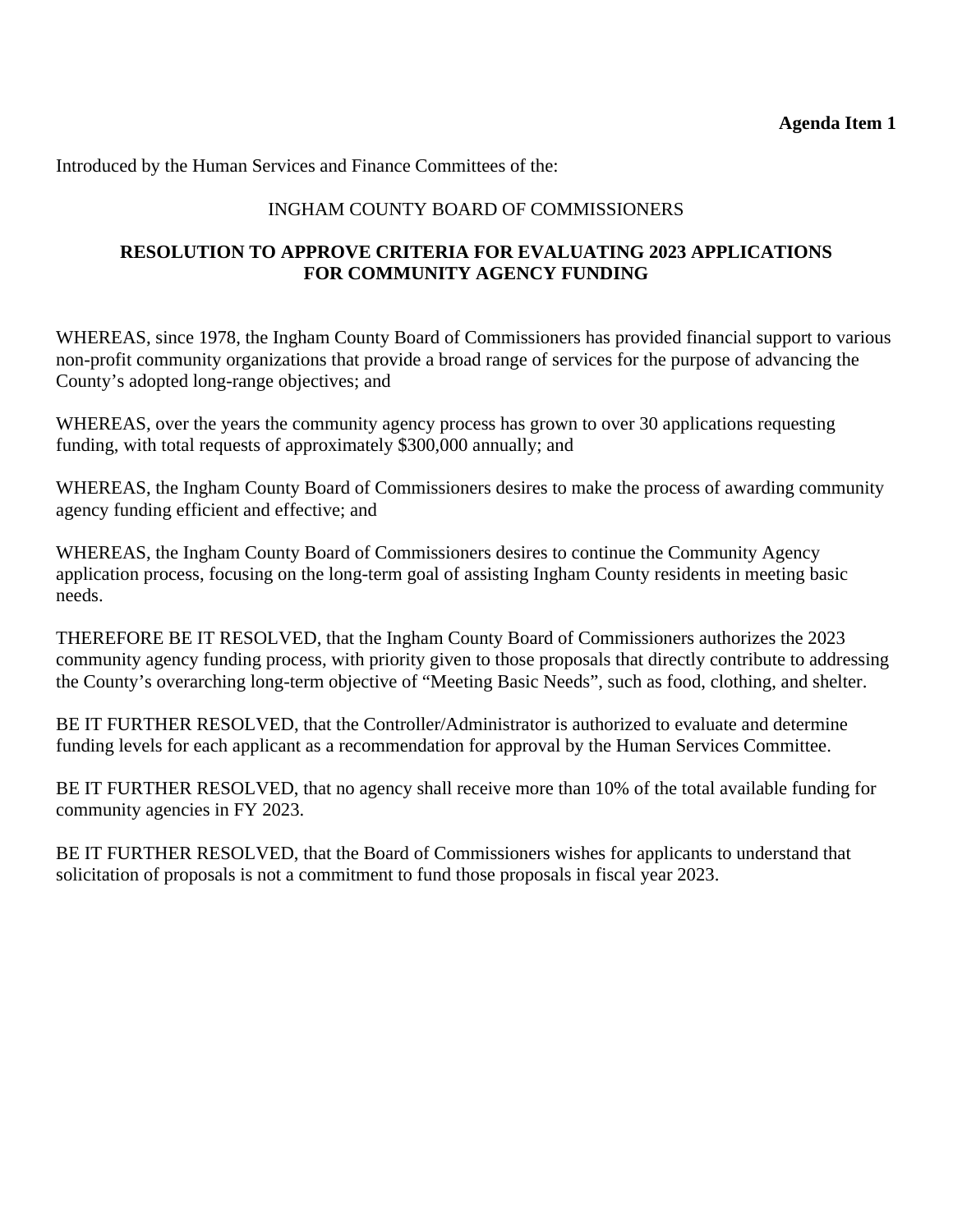<span id="page-10-0"></span>

| TO:             | Board of Commissioners Human Services and Finance Committees                            |
|-----------------|-----------------------------------------------------------------------------------------|
| <b>FROM:</b>    | Cynthia Wagner, Potter Park Zoo Director                                                |
| DATE:           | May 3, 2022                                                                             |
| <b>SUBJECT:</b> | Authorization of an Agreement with Mayotte Group Architects for the Professional Design |
|                 | Services of the Feline Primate Building Roof                                            |
|                 | For the meeting agendas of May 16 and May 18                                            |

#### **BACKGROUND**

The Potter Park Zoo Feline Primate Building was constructed in 1930, remodeled in 1989, and reroofed in 1996. The roof system, including skylights and translucent panels, has reached the end of its life expectancy and is in need of replacement. Many of the skylights are cracked, allowing water to infiltrate the interior exhibits.

A capital improvement project (CIP) in the amount of \$100,000 was requested and approved in the 2022 budget for roof replacement on the Feline Primate Building. Per the Ingham County Purchasing Policy, vendors on the MiDEAL contract do not require three quotes. Mayotte Group Architects is on the MiDEAL contract and submitted a proposal for the purpose of providing professional design services for the replacement of the Feline Primate Building roof in accordance with MiDEAL pricing.

#### **ALTERNATIVES**

An RFP could be sent out to solicit bids by vendors not using MiDEAL pricing.

#### **FINANCIAL IMPACT**

Mayotte Group Architects submitted a proposal of \$11,640 for professional design services for the Feline Primate Building roof. There is \$100,000 budgeted for this project in zoo CIP line item #25869900 931000 31000.

#### **STRATEGIC PLANNING IMPACT**

This resolution supports the overarching long-term objective of Improving Facilities, specifically section A.1 (f) of the Ingham County Action Plan - Maintain and improve existing parkland, facilities, and features.

#### **OTHER CONSIDERATIONS**

There are no other considerations at this time.

#### **RECOMMENDATION**

Based on the information presented, I respectfully recommend approval of the attached resolution to authorize an agreement with Mayotte Group Architects to provide professional design services for the replacement of the roof on the Feline Primate Building in an amount not to exceed \$11,640.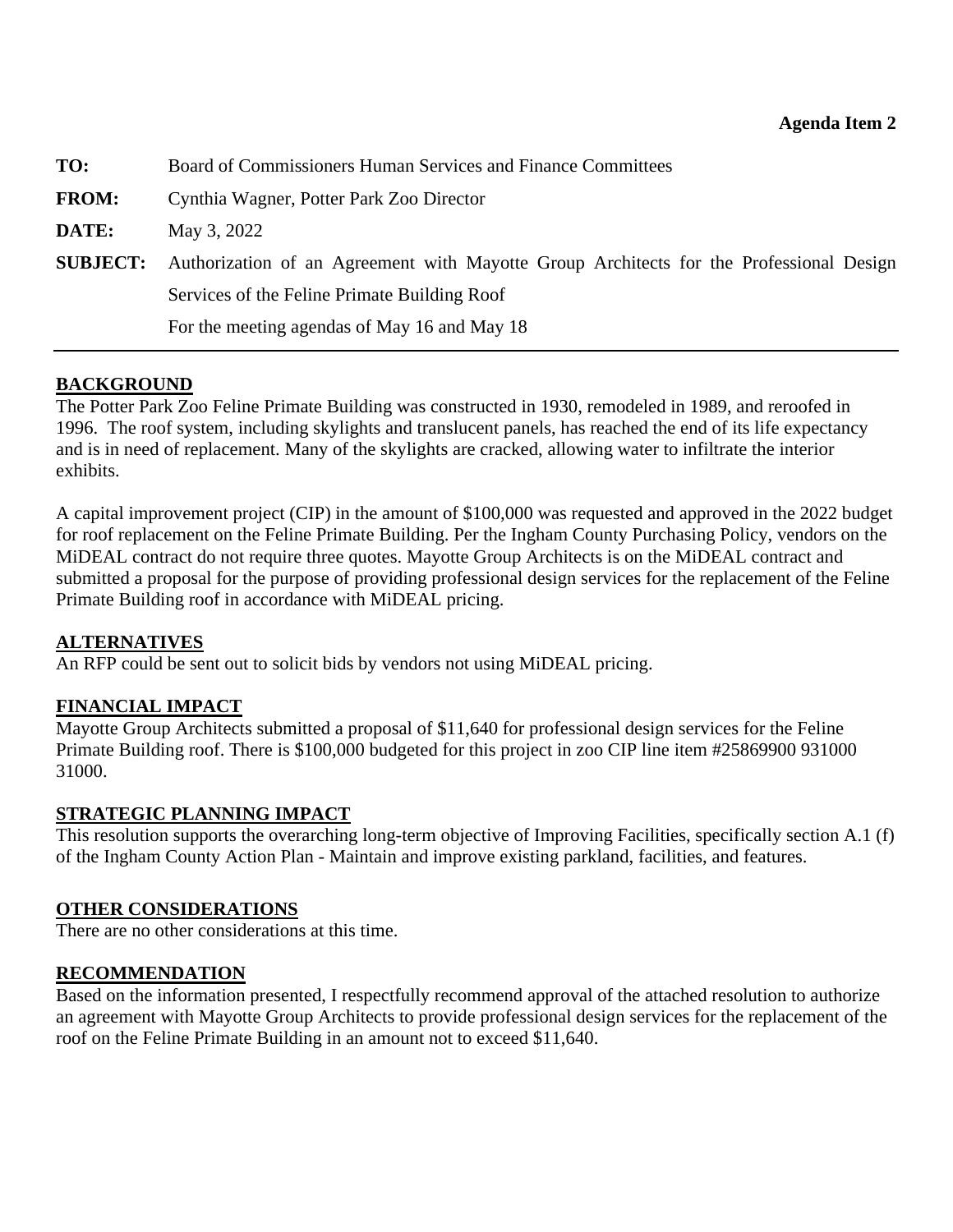## INGHAM COUNTY BOARD OF COMMISSIONERS

#### **RESOLUTION TO AUTHORIZE AN AGREEMENT WITH MAYOTTE GROUP ARCHITECTS FOR THE PROFESSIONAL DESIGN SERVICES OF THE FELINE PRIMATE BUILDING ROOF**

WHEREAS, the Potter Park Zoo Feline Primate Building was built in 1930, remodeled in 1989, and then reroofed in 1996; and

WHEREAS, the roof system has reached the end of its life expectancy and is in need of replacement; and

WHEREAS, a capital improvement project (CIP) in the amount of \$100,000 was requested and approved in the 2022 budget for the replacement of the Feline Primate Building roof; and

WHEREAS, per the Ingham County Purchasing Policy, vendors on the MiDEAL contract do not require three quotes; and

WHEREAS, Mayotte Group Architects is on the MiDEAL contract; and

WHEREAS, it is the recommendation of Potter Park Zoo to enter into an agreement with Mayotte Group Architects, who submitted a proposal of \$11,640 to provide professional design services for the replacement of the Feline Primate Building roof; and

WHEREAS, funds are available in zoo CIP line item #25869900 931000 31000.

THEREFORE BE IT RESOLVED, that the Ingham County Board of Commissioners hereby authorizes entering into an agreement with Mayotte Group Architects in an amount not to exceed \$11,640.

BE IT FURTHER RESOLVED, that the Board Chairperson is authorized to sign any necessary documents consistent with this resolution after approval as to form by the County Attorney.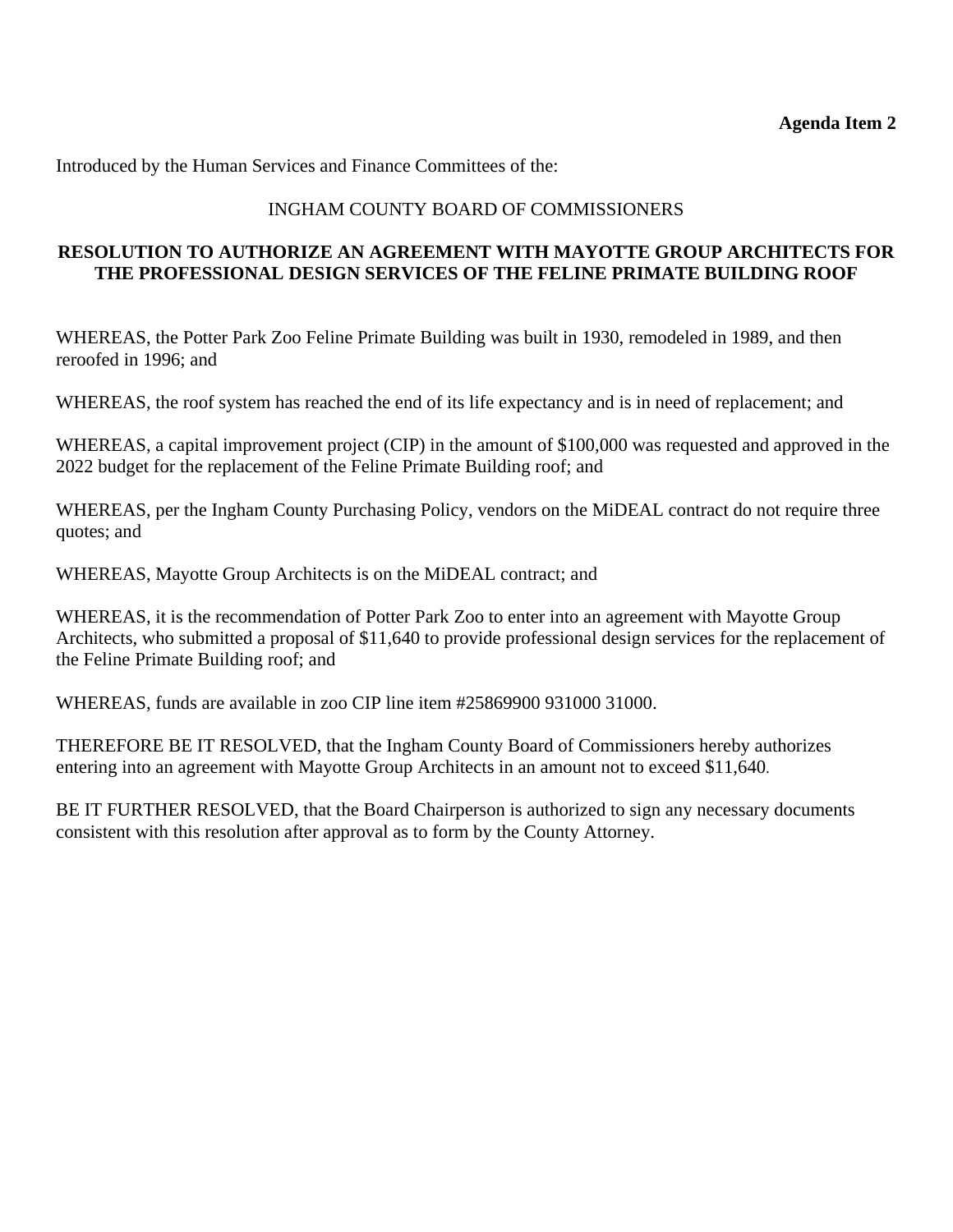<span id="page-12-0"></span>**TO:** Board of Commissioners Human Services and Finance Committees

**FROM:** Linda S. Vail, MPA, Health Officer

**DATE:** April 27, 2022

**SUBJECT:** Authorization to Accept FY 2022 Child and Adolescent Health Center Program Funds

For the meeting agendas of June 6 and June 7, 2022

#### **BACKGROUND**

Ingham County Health Department's (ICHD) Community Health Centers (CHC) wish to accept \$125,000 in funding from the Child and Adolescent Health Center (CAHC) program to be used for promoting the health of children, adolescents and their families by providing important primary, preventative, and early intervention health care services, effective February 1, 2022 through September 30, 2022. This funding will support continued operations of school-based and school-linked CHCs. The CHC Board of Directors and the Ingham County Board of Commissioners authorized ICHD's CHCs to accept CAHC program funding from the Michigan Department of Health and Human Services (MDHHS), as administered through Michigan Primary Care Association (MPCA), effective October 1, 2011 through September 30, 2019, via resolutions #11-235, #12-199, #13-049, #14-358, #15-412, #16-448, #17-434, #18-347, and #19-386.

#### **ALTERNATIVES**

There are no alternatives.

#### **FINANCIAL IMPACT**

The CAHC funding award of \$125,000 is divided as follows:

- Eastern Health Center \$50,000
- Sexton Health Center \$25,000
- Willow Health Center \$50,000

#### **STRATEGIC PLANNING IMPACT**

This resolution supports the overarching long-term objective of promoting accessible healthcare, specifically section A.1(e) of the Action Plan – Expand access to healthcare for county residents, with an emphasis on the uninsured and underinsured.

#### **OTHER CONSIDERATIONS**

There are no other considerations

#### **RECOMMENDATION**

Based on the information presented, I respectfully recommend that the Ingham County Board of Commissioners authorizes accepting \$125,000 in funding from the Child and Adolescent Health Center (CAHC) program for promoting the health of children, adolescents and their families by providing important primary, preventative, and early intervention health care services, effective February 1, 2022 through September 30, 2022.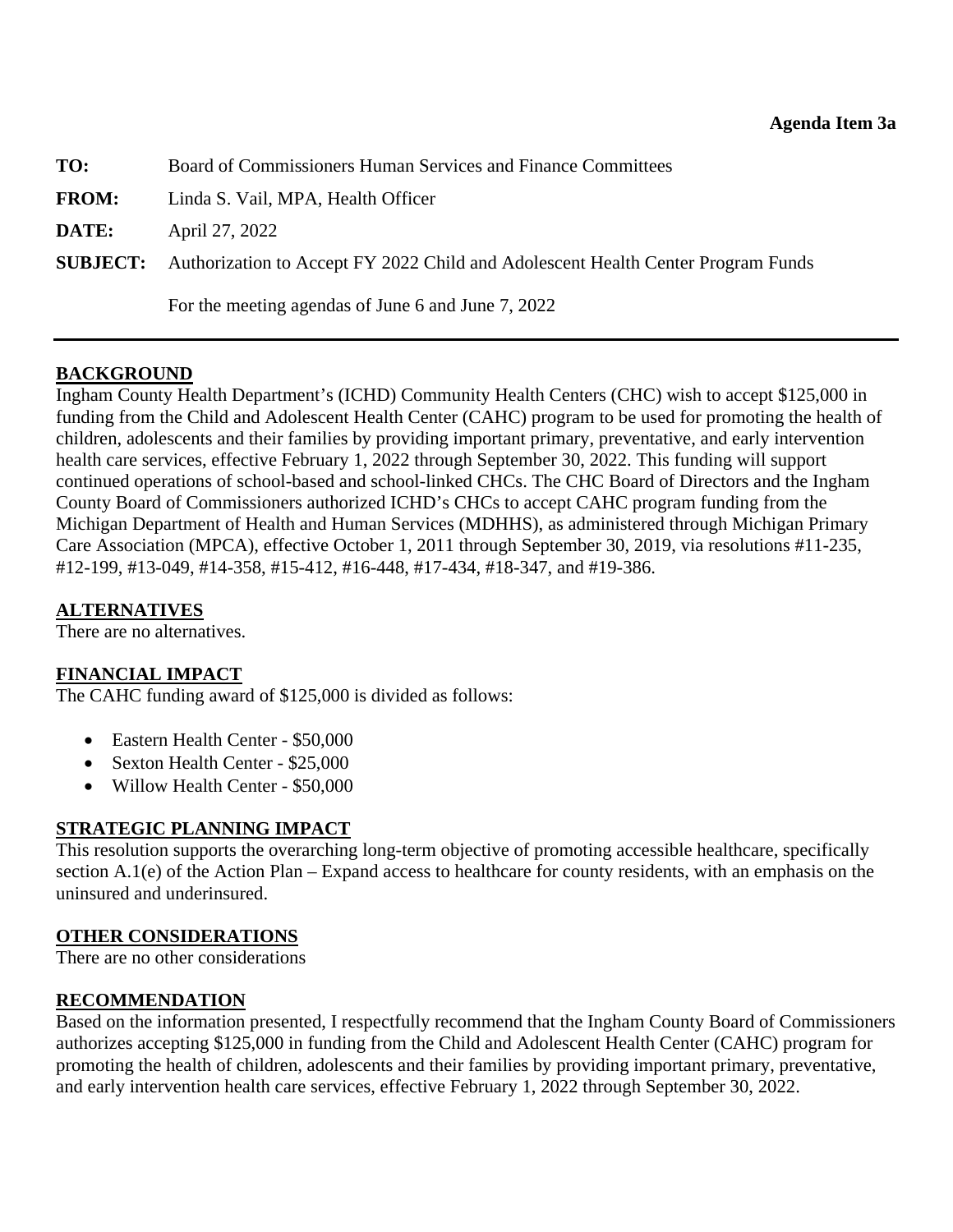## INGHAM COUNTY BOARD OF COMMISSIONERS

#### **RESOLUTION TO ACCEPT FY 2022 CHILD AND ADOLESCENT HEALTH CENTER PROGRAM FUNDS**

WHEREAS, Ingham County Health Department's (ICHD) Community Health Centers (CHC) wish to accept \$125,000 in funding from the Child and Adolescent Health Center (CAHC) program to be used for promoting the health of children, adolescents, and their families by providing important primary, preventative, and early intervention health care services effective February 1, 2022 through September 30, 2022; and

WHEREAS, this funding will support continued operations of school-based and school-linked CHCs; and

WHEREAS, the CHC Board of Directors and the Ingham County Board of Commissioners authorized ICHD's CHCs to accept CAHC funding from the Michigan Department of Health and Human Services (MDHHS), as administered through Michigan Primary Care Association (MPCA), effective October 1, 2011 through September 30, 2019, via resolutions #11-235, #12-199, #13-049, #14-358, #15-412, #16-448, #17-434, #18- 347, and #19-386; and

WHEREAS, the CAHC funding award of \$125,000 is divided as follows: Eastern Health Center - \$50,000, Sexton Health Center - \$25,000, Willow Health Center - \$50,000; and

WHEREAS, the CHC Board of Directors and the Health Officer recommend that the Ingham County Board of Commissioner's authorizes accepting \$125,000 in funding from the Child and Adolescent Health Center (CAHC) program for promoting the health of children, adolescents and their families by providing important primary, preventative, and early intervention health care services, effective February 1, 2022 through September 30, 2022.

THEREFORE BE IT RESOLVED, that the Ingham County Board of Commissioners authorizes accepting \$125,000 in funding from the Child and Adolescent Health Center (CAHC) program for promoting the health of children, adolescents and their families by providing important primary, preventative, and early intervention health care services, effective February 1, 2022 through September 30, 2022.

BE IT FURTHER RESOLVED, that the Controller/Administrator is authorized to make any budget adjustments consistent with this resolution.

BE IT FURTHER RESOLVED, that the Chairperson of the Board of Commissioners is hereby authorized to sign any contract documents on behalf of the county after approval as to form by the County Attorney.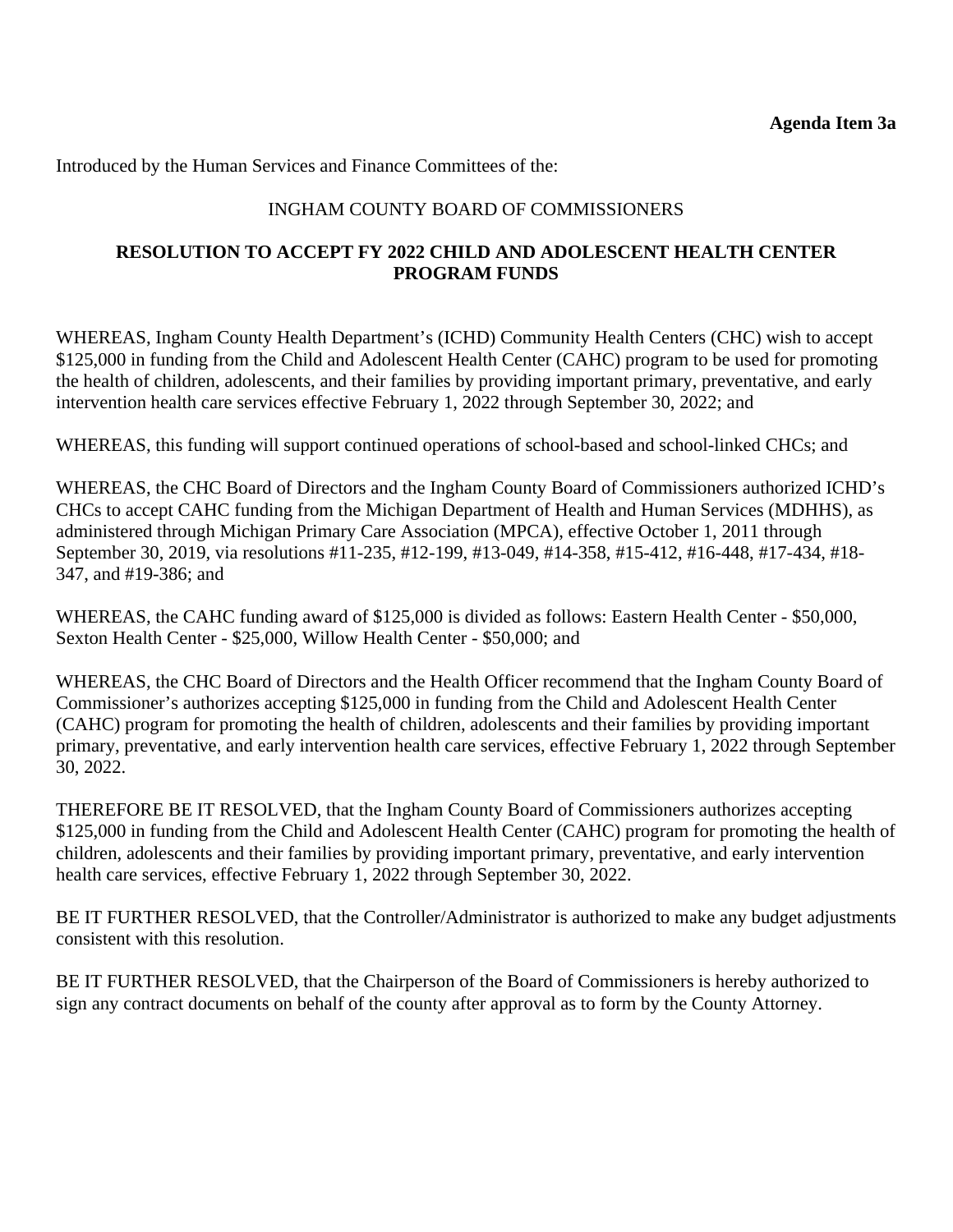<span id="page-14-0"></span>Introduced by the Human Services Committee of the:

## INGHAM COUNTY BOARD OF COMMISSIONERS

### **RESOLUTION HONORING DANA PRATER, CHR IV**

WHEREAS, after 22 years of dedicated service to Ingham County Health Department (ICHD) and the Ingham Community Health Centers (ICHC), Dana Prater will be retiring on May 20, 2022; and

WHEREAS, Dana began her career with Ingham County in January of 2000, as a Community Health Representative II, providing excellent customer service where she welcomed patients and performed registration processes; and

WHEREAS, Dana exemplified leadership in assuring that ICHD's front office processes met all applicable policies and procedures, rules and regulations; and

WHEREAS, in 2009, Dana was promoted to Community Health Representative IV, assisting in the oversight of support staff; and

WHEREAS, Dana directed the activities of Community Health Representatives and other support staff, and assisted in resolving operational problems; and

WHEREAS, Dana has exemplified passion and dedication, and was instrumental in assisting, leading and guiding the relocation of the former Adult Health Center and Healthy Smiles to the Forest Community Health Center; and

WHEREAS, in 2016, Dana was appointed Chief Union Steward for UAW and served its members with both dignity and respect; and

WHEREAS, Dana assisted in developing a work flow process through the State of Michigan database for newly arriving Refugees and their families, and she worked collaboratively with St. Vincent Catholic Charities and the medical team to ensure patients had a smooth transition into care and a great patient care experience; and

WHEREAS, Dana has been loyal, dedicated, knowledgeable, and professional as she adhered to and executed the ICHD and ICHC Mission, Vision and Core Values.

THEREFORE BE IT RESOLVED, that the Ingham County Board of Commissioners hereby honors Dana Prater for her 22 years of dedicated service to Ingham County Health Department and for her exemplified leadership, customer service, patient care, and commitment to her work.

BE IT FURTHER RESOLVED, that the Board wishes her continued success in all of her future endeavors.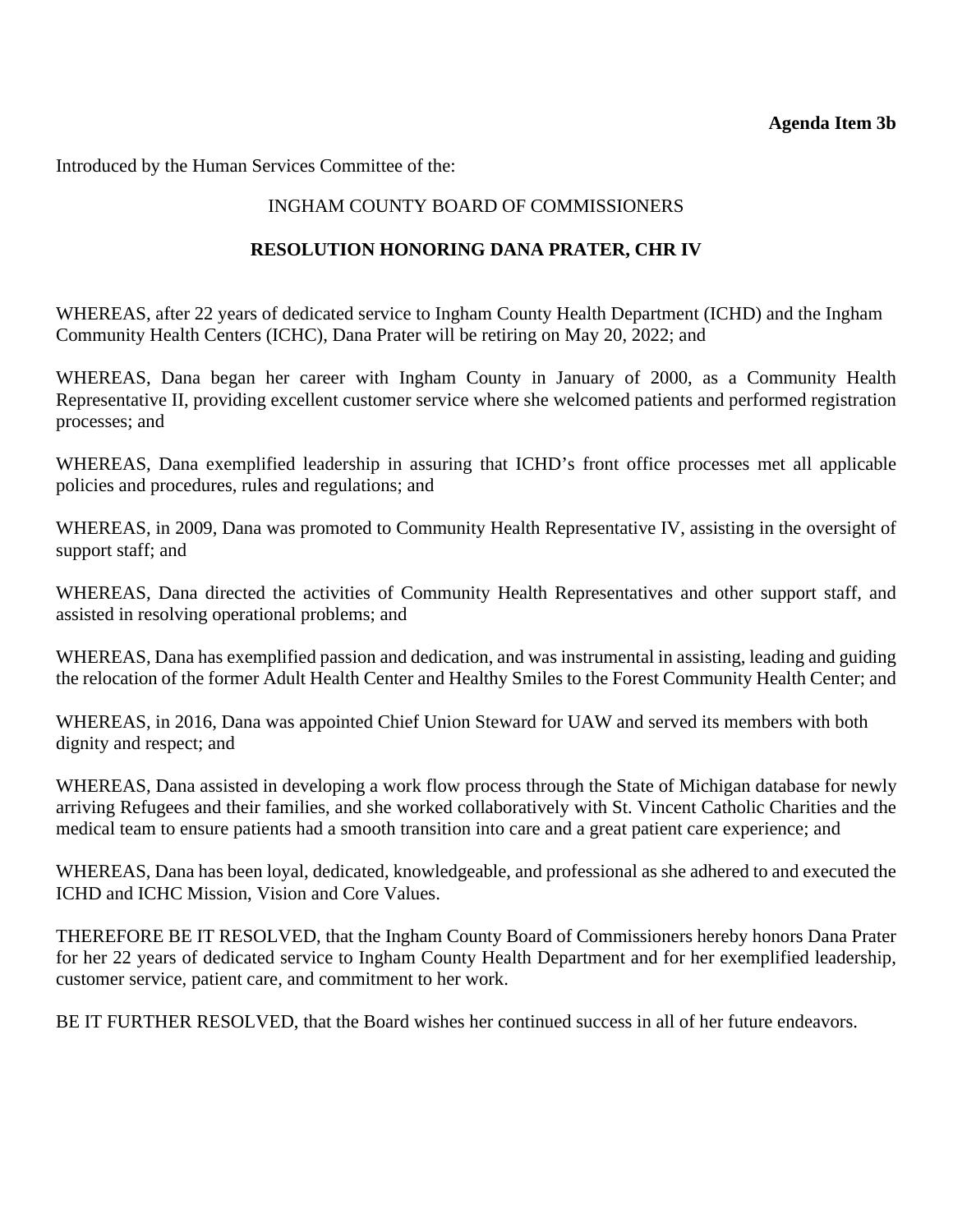<span id="page-15-0"></span>

| TO:             | Board of Commissioners Human Services & Finance Committees                                  |
|-----------------|---------------------------------------------------------------------------------------------|
| <b>FROM:</b>    | Tim Morgan, Parks Director                                                                  |
| DATE:           | May 4, 2022                                                                                 |
| <b>SUBJECT:</b> | Resolution Authorizing the use of ARP funds for the Lake Lansing Park North Internal MSU to |
|                 | Lake Lansing Trail Connector Project                                                        |
|                 | For the meeting agenda of 5/16/22 Human Services and 5/18/22 Finance                        |

## **BACKGROUND**

The Parks Department has identified a need for park and accessibility improvements at Lake Lansing Park North for an internal MSU to Lake Lansing trail connector. The Parks Department has applied for a Michigan Department of Natural Resources Trust Fund Grant for the 2022 grant cycle, and is requesting ARP funds as a local match. Board of Commissioners Resolution #22-112 authorized submission of a Michigan Department of Natural Resources Trust Fund Grant for this project by the April 1<sup>st</sup> deadline. This project will improve a section of trail in Lake Lansing Park North with crushed stone path to connect the existing trails in the park with the ADA accessible route to the MSU to Lake Lansing Trail.

#### **ALTERNATIVES**

A public meeting was held on February 14, 2022 to allow citizens the opportunity to provide input for the proposed project. If funded, this project would be in line with the Parks Department 5-Year Master Plan for capital improvements that improve accessibility to site amenities and enhance the user experience. The Parks Department is seeking authorization to secure funding for this project.

#### **FINANCIAL IMPACT**

The Parks Department proposes to use \$315,000 of ARP funds for a local match for a Michigan Department of Natural Resources Trust Fund Grant for \$300,000 for park and accessibility improvements at Lake Lansing Park North, for a total project amount of \$615,000.

# **STRATEGIC PLANNING IMPACT**

This resolution supports the overarching long-term objective of striving to make facilities and services userfriendly, specifically Section A. 1(g) of the Action Plan - Work to improve accessibility for visitors of all ages and abilities.

#### **OTHER CONSIDERATIONS**

The Parks & Recreation Commission supported this approach at their February 14, 2022 meeting.

#### **RECOMMENDATION**

Based on the information presented and direction from the Park Commission, I respectfully recommend approval of the attached resolution.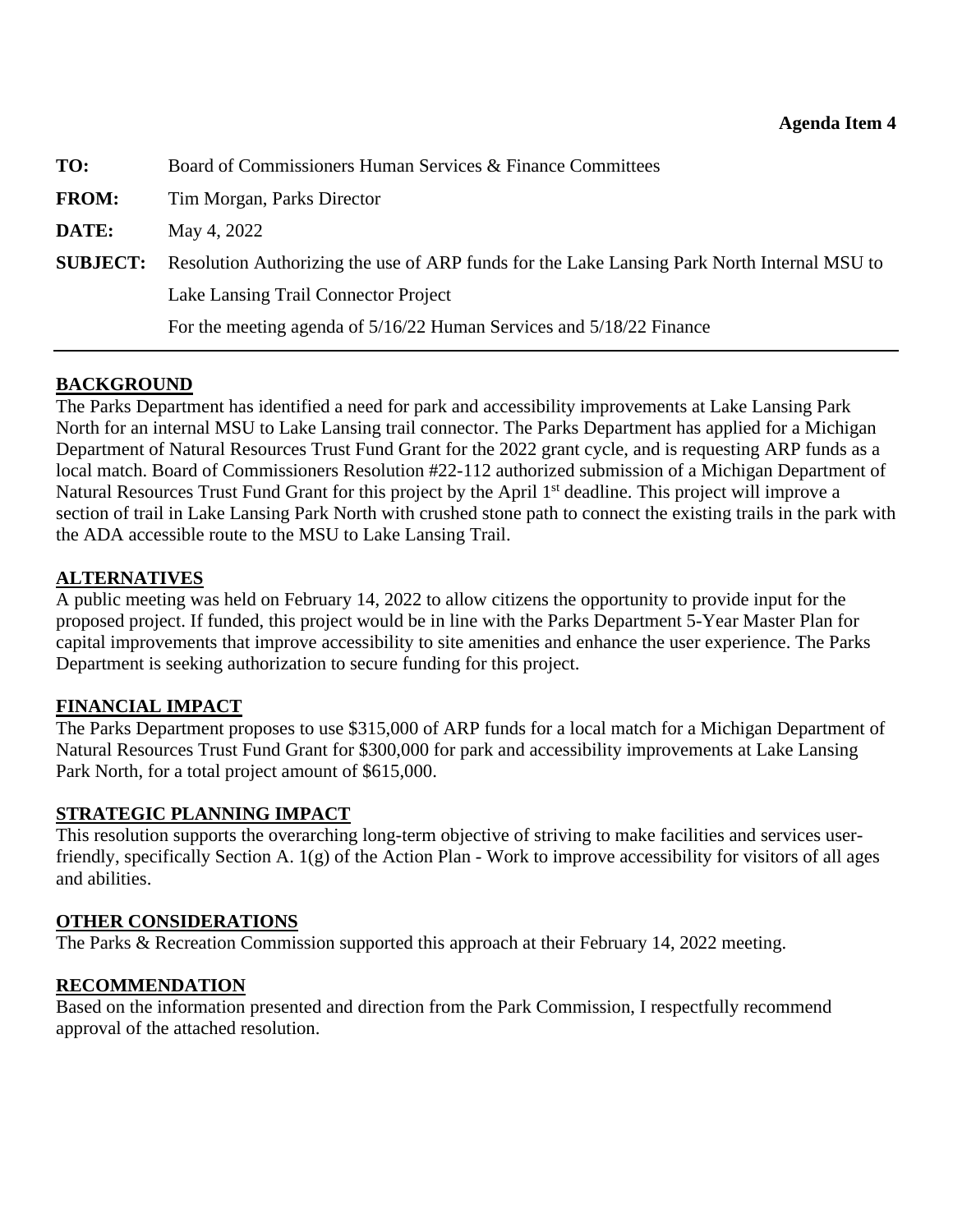## PRELIMINARY ESTIMATE OF COST LAKE LANSING PARK NORTH - MSU to LAKE LANSING TRAIL CONNECTOR **INGHAM COUNTY, MI**

| \$600,000.00 | <b>Project Total</b>                                     |
|--------------|----------------------------------------------------------|
| \$15,000.00  | <b>Non-Grant Funded Expenses</b><br>Topographical Survey |
| \$615,000.00 | <b>GRAND TOTAL FOR ENTIRE PROJECT</b>                    |
| Total        |                                                          |

|                             | <b>Grant Funds</b> | <b>Local Match</b> | <b>Project Cost</b> |
|-----------------------------|--------------------|--------------------|---------------------|
| <b>DNR GRANT:</b>           | \$300,000          | \$300,000          | \$600,000           |
| Match Percentage:           | (50%)              | $(50\%)$           |                     |
| OTHER COSTS:                |                    |                    |                     |
| <b>Topographical Survey</b> | \$0.00             | \$15,000           | \$15,000            |
| <b>PROJECT TOTALS:</b>      | \$300,000          | \$315,000          | \$615,000           |

Local Match / Funding Sources:<br>ARP or Trails & Parks Millage:

\$315,000



Page 1 of 2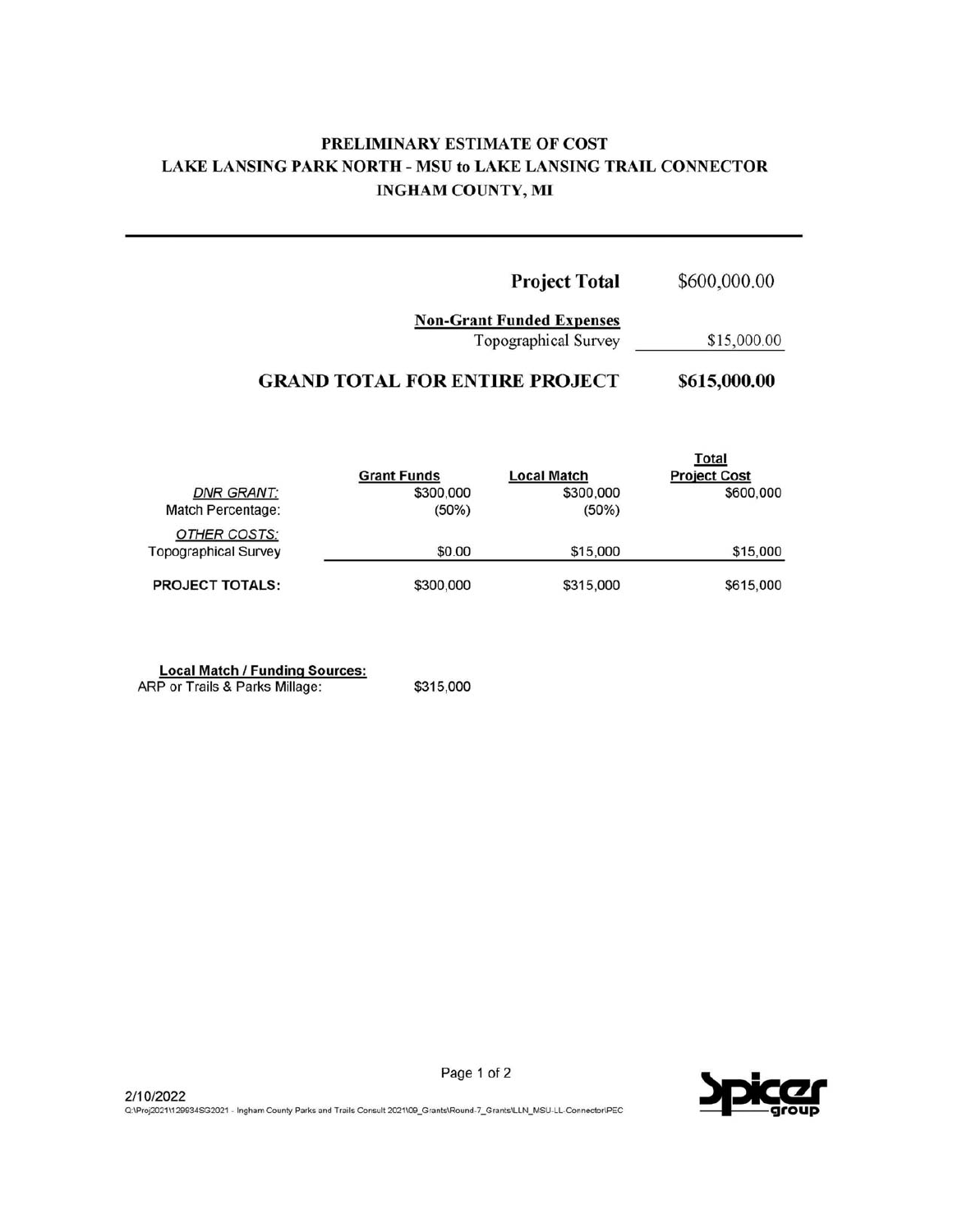#### PRELIMINARY ESTIMATE OF COST LAKE LANSING PARK NORTH - MSU to LAKE LANSING TRAIL CONNECTOR INGHAM COUNTY, MICHIGAN

| Item<br>No. | Estimated<br>Quantity | Unit             | Description                                      | Unit<br>Price                    | Amount                     |
|-------------|-----------------------|------------------|--------------------------------------------------|----------------------------------|----------------------------|
|             |                       |                  |                                                  |                                  |                            |
| 1.          | 1                     | Lump Sum Permits |                                                  | \$5,500.00                       | \$5,500.00                 |
| 2.          | 1                     | Lump Sum         | Soil Erosion and Sedimentation Control           | \$10,200.00                      | \$10,200.00                |
| 3.          | 1,630                 | Cu. Yds.         | Site Preparation/Excavation/Rough Grading        | \$25.00                          | \$40,750.00                |
| 4.          | 540                   | Cu. Yds.         | Embankment, 4" depth. C.I.P.                     | \$40.00                          | \$21,600.00                |
| 5.          | 5,500                 | Lin. Ft.         | Crushed Stone Path, 8' wide, C.I.P.              | \$50.00                          | \$275,000.00               |
| 6.          | $\sqrt{2}$            | Each             | Recycled Plastic Bench                           | \$1,800.00                       | \$3,600.00                 |
| 7.          | $\overline{c}$        | Each             | Interpretive Sign, Low Profile                   | \$2,500.00                       | \$5,000.00                 |
| 8.          | $\overline{c}$        | Each             | Interpretive Sign, Kiosk                         | \$7,500.00                       | \$15,000.00                |
| 9.          | 4                     | Each             | Trailhead / Ethics Signage                       | \$1,000.00                       | \$4,000.00                 |
| 10.         | 10                    | Each             | Mile Markers, Recycled Plastic                   | \$800.00                         | \$8,000.00                 |
| 11.         | 4                     | Each             | <b>Bike Rack</b>                                 | \$2,500.00                       | \$10,000.00                |
| 12.         | 1                     |                  | Lump Sum Landscaping (Native Plantings)          | \$7,000.00                       | \$7,000.00                 |
| 13.         | 1                     |                  | Lump Sum Site Restoration & Cleanup              | \$12,700.00                      | \$12,700.00                |
| 14.         | 1                     | Each             | <b>DNR Recognition Plaque</b>                    | \$300.00                         | \$300.00                   |
| 15.         |                       |                  | Lump Sum Construction Staking & Material Testing | Allowance                        | \$12,700.00                |
|             |                       |                  |                                                  | <b>SUBTOTAL</b>                  | S431,350.00                |
|             |                       |                  |                                                  | Contingency<br>Engineering (15%) | \$90,450.00<br>\$78,200.00 |
|             |                       |                  |                                                  |                                  |                            |
|             |                       |                  | TOTAL PRELIMINARY ESTIMATE OF COST               |                                  | \$600,000.00               |

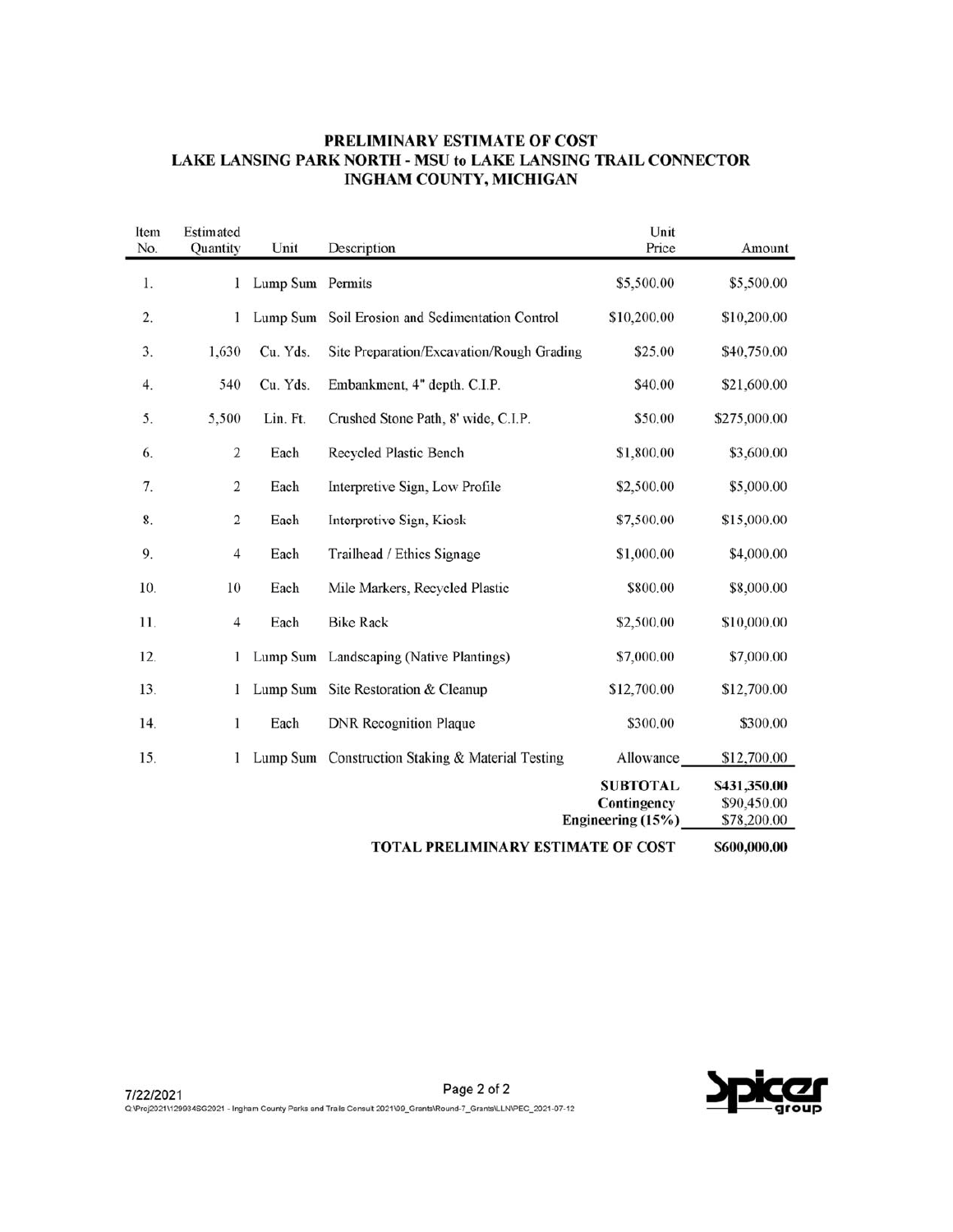

**TRAIL CONNECTOR Lake Lansing Park** North to **MSU-Lake Lansing Trail** 





JOB # 129934SG2021<br>DATE: JULY 22, 2021

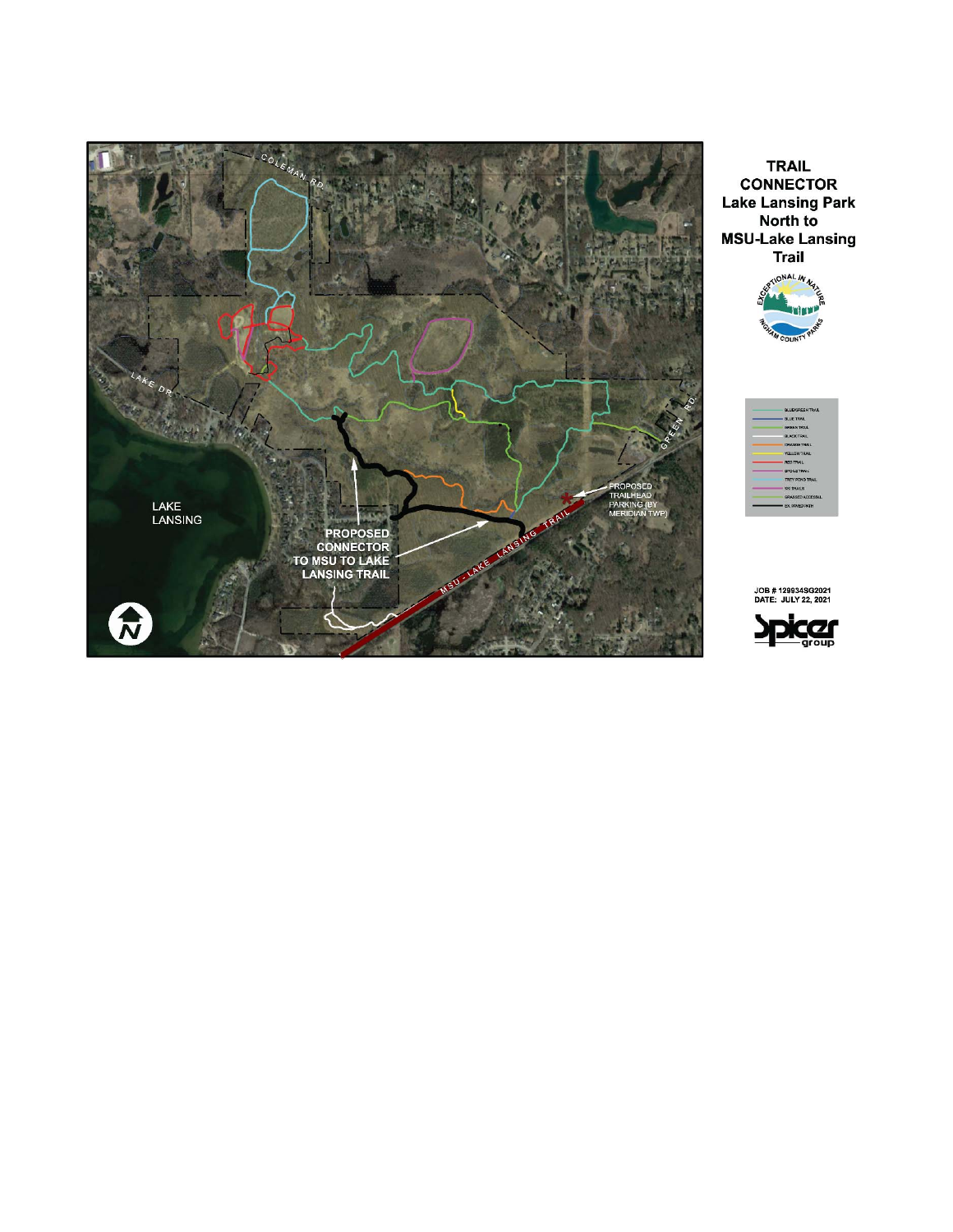#### INGHAM COUNTY BOARD OF COMMISSIONERS

#### **RESOLUTION TO AUTHORIZE THE USE OF AMERICAN RESCUE PLAN ACT OF 2021 FUNDS TO USE AS A LOCAL MATCH FOR A MICHIGAN DEPARTMENT OF NATURAL RESOURCES TRUST FUND GRANT FOR LAKE LANSING PARK NORTH**

WHEREAS, the Parks Department wishes to use \$315,000 in American Rescue Plan Act of 2021 (ARP) funds for a local match for a Michigan Department of Natural Resources Trust Fund Grant for \$300,000 for park and accessibility improvements at Lake Lansing Park North for a total project amount of \$615,000; and

WHEREAS, this project will improve a section of trail in Lake Lansing Park North with crushed stone path to connect the existing trails in the park with the ADA accessible route to the MSU to Lake Lansing Trail; and

WHEREAS, an estimated 104,774 people will annually use this trail when completed; and

WHEREAS, the Parks and Recreation Commission supported the submission of a Michigan Natural Resources Trust Fund grant for Lake Lansing Park North; and

WHEREAS, the grant application requires a financial commitment in the amount of \$315,000 (which includes \$15,000 for topographic survey) from American Rescue Plan (ARP) funding for a total of \$615,000; and

WHEREAS, the use of ARP funds as a local match will enable the Parks Department to be considered for the Trust Fund grant.

THEREFORE BE IT RESOLVED, that the Ingham County Board of Commissioners authorizes the use of \$315,000 of ARP funds as a local match for the Michigan Department of Natural Resources Trust Fund Grant for the Lake Lansing Park North Internal MSU to Lake Lansing Trail Connector application.

BE IT FURTHER RESOLVED, that the Ingham County Board of Commissioners resolves to make available its financial obligation of \$315,000 (which includes \$15,000 for topographic survey) from ARP funding for a total project amount of \$615,000.

BE IT FURTHER RESOLVED, that the Controller/Administrator is authorized to make any necessary budget adjustments consistent with this resolution.

BE IT FURTHER RESOLVED, that the Chairperson of the Board of Commissioners is hereby authorized to sign any necessary documents consistent with this resolution on behalf of the County after approval as to form by the County Attorney.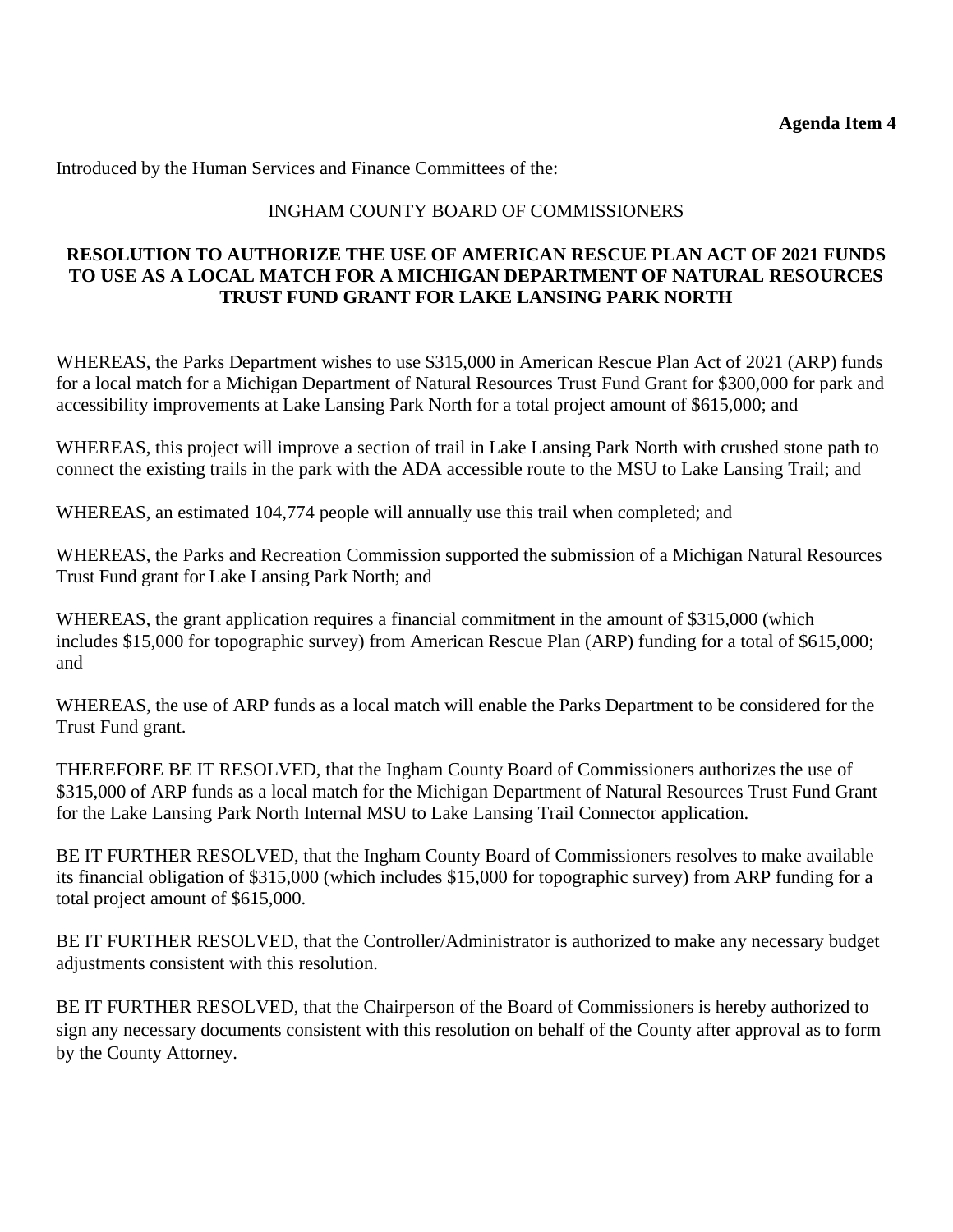<span id="page-20-0"></span>

| TO:             | Human Services and Finance Committees                                                                   |
|-----------------|---------------------------------------------------------------------------------------------------------|
| FROM:           | Jill Bauer, Budget Analyst                                                                              |
| DATE:           | May 4, 2022                                                                                             |
| <b>SUBJECT:</b> | Resolution Updating Various Fees for the Human Services Committee Departments Provided by<br>the County |

This resolution will authorize the adjustment of various fees for the Human Services Departments. These fees would be effective for the Health Department on October 1, 2022, Parks Winter Fees on November 1, 2022 and all others on January 1, 2023. These adjustments are based on an update of the "Cost of Services Analysis" completed by Maximus in 2002. In subsequent years, the cost has been determined by multiplying the previous year's cost by a cost increase factor for each department. Utilizing this method again, the 2022 cost was calculated by multiplying the 2022 cost by the 2023 cost increase factor. Updated costs were then multiplied by the target percent of cost to be recovered by the fee for services as identified by the Board of Commissioners. Input was solicited from the Human Services Departments as part of the process of making these recommended adjustments. A full analysis of each fee was presented to the Human Services and Finance Committees at the previous rounds of meetings.

If the fee adjustments are passed as proposed, additional annual revenue would total approximately \$71,954 and will be recognized in the 2023 Controller Recommended Budget.

Please feel free to contact me if you have any questions regarding this information.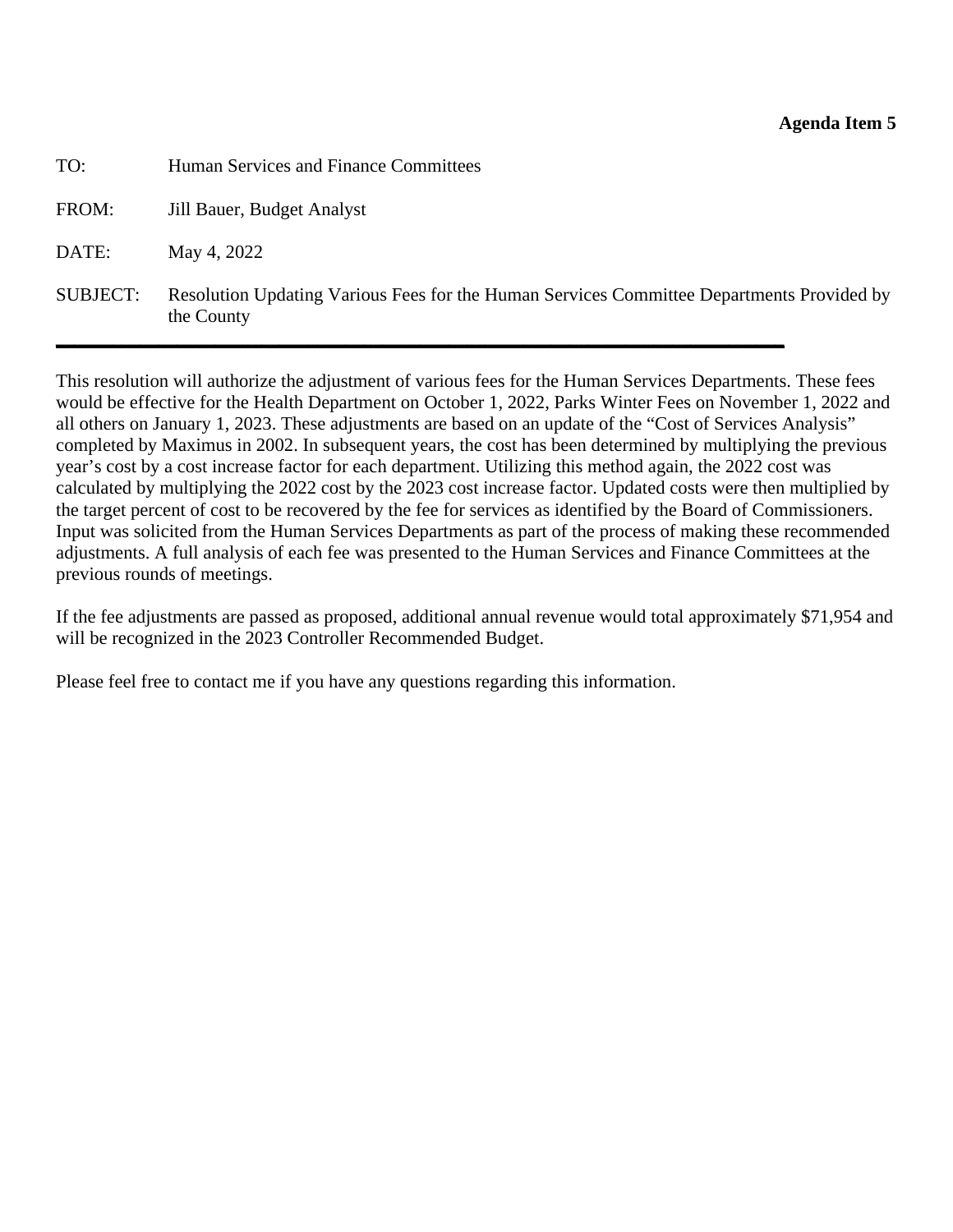# INGHAM COUNTY BOARD OF COMMISSIONERS

## **RESOLUTION UPDATING VARIOUS FEES FOR THE HUMAN SERVICES COMMITTEE FOR SERVICES PROVIDED BY THE COUNTY**

WHEREAS, the Board of Commissioners set various fees for county services in Resolution #02-155 based on information and recommendations of the *Maximus Cost of Services Analysis* completed in 2002; and

WHEREAS, the Board of Commissioners also established the percent of the cost of providing the services which should be recovered by such fees, referred to in this process as a "target percent"; and

WHEREAS, the Board of Commissioners has directed the Controller's Office to establish a process for the annual review of these fees and target percents; and

WHEREAS, the Controller's Office will be reviewing and making recommendations on a three year rotation by Committee; and

WHEREAS, the annual average United States' consumer price index was used as the cost increase factor; and

WHEREAS, this cost increase factor is applied to the previous year's calculated cost and multiplied by the target percent and in most cases rounded to the lower full dollar amount in order to arrive at a preliminary recommended fee for the upcoming year; and

WHEREAS, in cases where the calculated cost multiplied by target percent is much higher than the current fee, the fee will be recommended to increase gradually each year until the full cost multiplied by target percent is reached, in order to avoid any drastic increases in fees; and

WHEREAS, in cases where the calculated cost multiplied by target percent is lower than the current fee, no fee increase will be recommended for that year; and

WHEREAS, after initial recommendations are made by the Controller, these recommendations are distributed to the affected offices and departments, in order to receive their input; and

WHEREAS, after reviewing the input from the affected offices and departments, the Controller makes final recommendations to the Board of Commissioners; and

WHEREAS, the Controller's Office has finished its annual review of these fees and recommended increases where appropriate based on increased costs of providing services supported by these fees and the percent of the cost of providing the services which should be covered by such fees as established by the Board of Commissioners; and

WHEREAS, the Board of Commissioners has reviewed the Controller's recommendations including the target percentages, along with recommendations of the various Human Services Department's staff.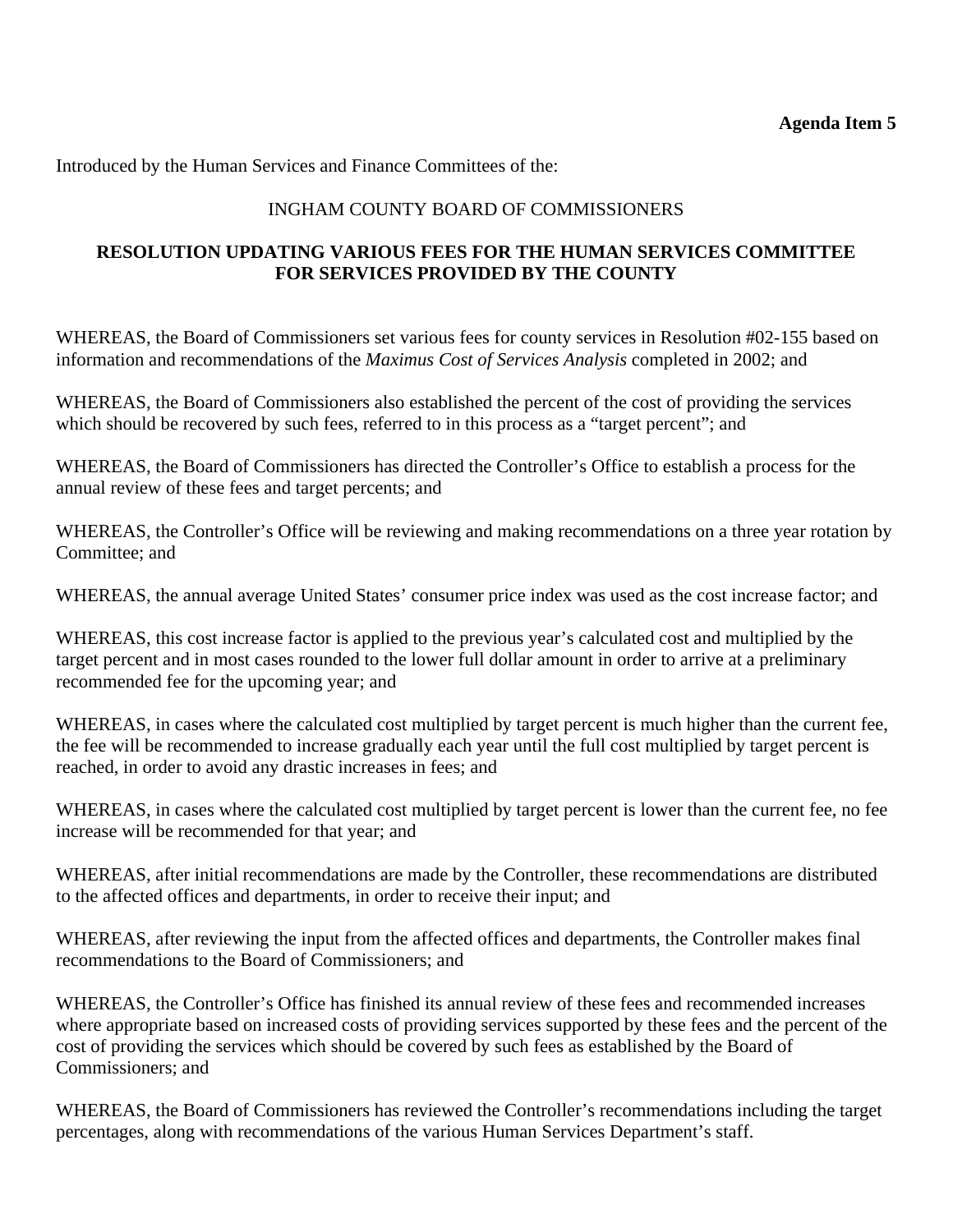THEREFORE BE IT RESOLVED, that the Board of Commissioners authorizes or encourages the following fee increases in the Attachment at the rates established effective January 1, 2023 with the exception of the Health Department, where new rates will be effective October 1, 2022 and the Parks winter fees, which are effective November 1, 2022.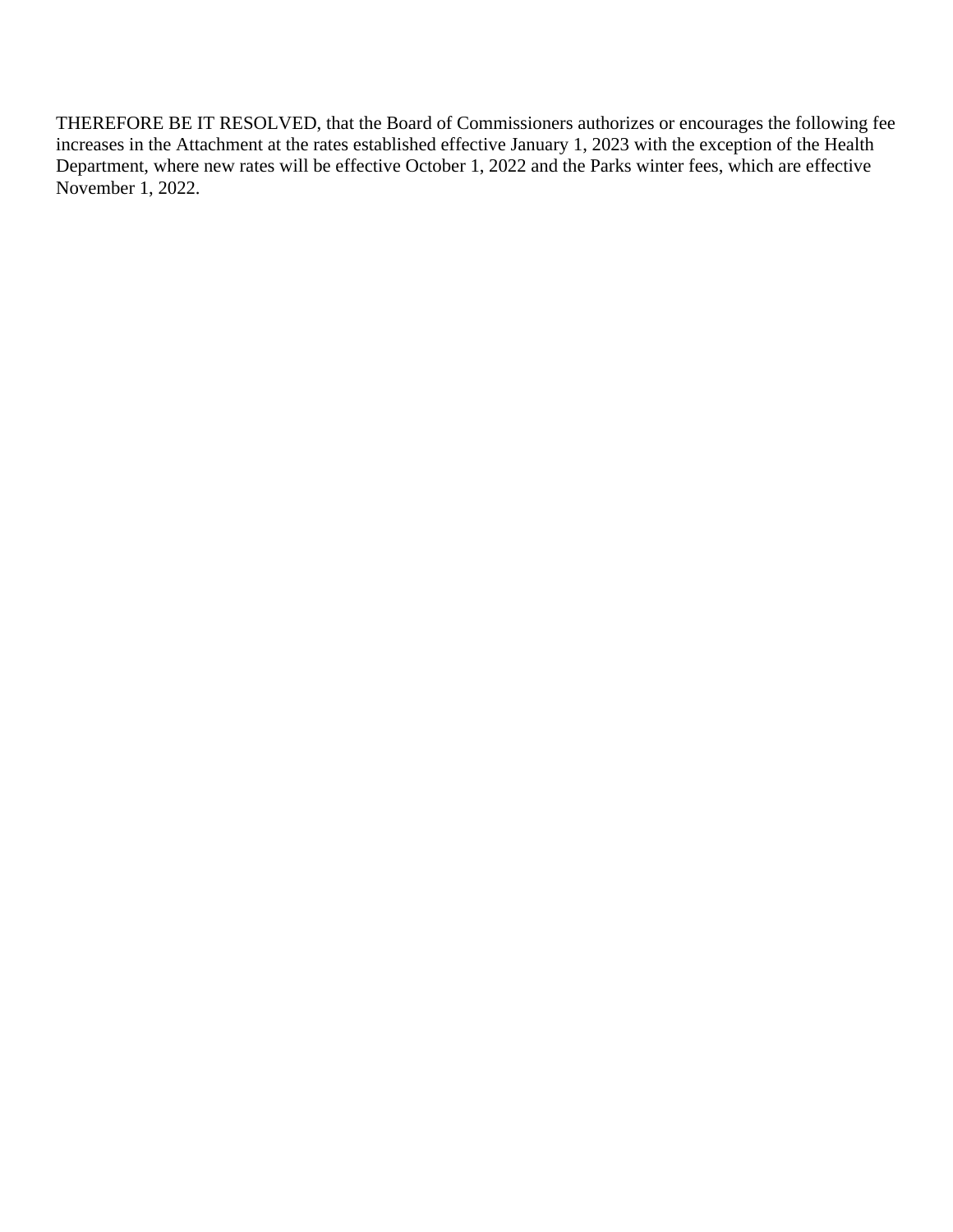# 2023 County Fees Analysis<br>Human Services Committee

|                     |                                                                                                     |              |           |                    |                 |                    |                 | Attachment A |           |         |            |            |
|---------------------|-----------------------------------------------------------------------------------------------------|--------------|-----------|--------------------|-----------------|--------------------|-----------------|--------------|-----------|---------|------------|------------|
| Location            |                                                                                                     |              | 2017 Cost |                    | 2018 Cost       |                    | 2019 Cost       |              | 2020 Cost |         |            |            |
| of                  | Fee                                                                                                 |              | Increase  |                    | <b>Increase</b> |                    | <b>Increase</b> |              | Increase  | Target  | 2022       | 2023       |
| Service             | <b>Description</b>                                                                                  | 2016 Cost    | Factor    | 2017 Cost          | Factor          | 2018 Cost          | Factor          | 2019 Cost    | Factor    | Percent | Fee        | Fee        |
| Comm. Health        | Conting Ed. Fee Diseased Control/Imm.                                                               | \$15.28      | 0.3%      | \$15.32            | 0.9%            | \$15.46            | 2.1%            | \$15.46      | 2.4%      | 100%    | \$15.00    | \$16.00    |
| Comm. Health        | <b>INS Vaccination Verif Form I-693</b>                                                             | \$38.19      | 0.3%      | \$38.31            | 0.9%            | \$38.65            | 2.1%            | \$38.65      | 2.4%      | 100%    | \$39.00    | \$40.00    |
| Comm. Health        | Immuniz Record Copying Fee                                                                          | \$4.58       | 0.3%      | \$4.60             | 0.9%            | \$4.64             | 2.1%            | \$4.64       | 2.4%      | 100%    | \$4.00     | \$5.00     |
| Comm. Health        | MIHP Tran. Bus/Van ***                                                                              | \$35.60      | 0.3%      | \$35.70            | 0.9%            | \$36.02            | 2.1%            | \$36.78      | 2.4%      | 56%     | \$21.20    | \$22.51    |
| Comm. Health        | <b>Compreh Envir Investigation</b>                                                                  | \$305.55     | 0.3%      | \$306.47           | 0.9%            | \$309.23           | 2.1%            | \$309.23     | 2.4%      | 100%    | \$315.00   | \$335.00   |
| Comm. Health        | <b>Assessment of Home</b>                                                                           | \$129.86     | 0.3%      | \$130.25           | 0.9%            | \$131.42           | 2.1%            | \$131.42     | 2.4%      | 100%    | \$130.00   | \$140.00   |
| Imm. Clinic         | Internat'l Travel Consult                                                                           | \$62.92      | 0.3%      | \$63.10            | 0.9%            | \$63.67            | 2.1%            | \$63.67      | 2.4%      | 100%    | \$65.00    | \$69.00    |
| <b>Med Examiner</b> | <b>Cremation Permits</b>                                                                            | \$27.69      | 0.3%      | \$27.77            | 0.9%            | \$28.02            | 2.1%            | \$28.02      | 2.4%      | 100%    | \$28.00    | \$30.00    |
| Env. Health         | Category 1 (see definition below) - License Fee *                                                   | \$585        | 0.3%      | \$586.76           | 0.9%            | \$592.04           | 2.1%            | \$592.04     | 2.4%      | 80%     | \$480.00   | \$500.00   |
| Env. Health         | Category 1 (see definition below) - Full Plan Review                                                | \$1,214      | 0.3%      | \$1,217.64         | 0.9%            | \$1,228.60         | 2.1%            | \$1,228.60   | 2.4%      | 80%     | \$985.00   | \$1,025.00 |
|                     |                                                                                                     | \$645        | 0.3%      |                    | 0.9%            | \$652.25           |                 |              | 2.4%      | 80%     | \$530.00   | \$550.00   |
| Env. Health         | Category 1 (see definition below) - New Owner/Eval<br>Category 1 (see definition below) - New Owner |              |           | \$646.43           |                 |                    | 2.1%            | \$652.25     |           |         |            |            |
| Env. Health         | w/minimal plan review                                                                               | <b>\$774</b> | 0.3%      | \$776.32           | $0.9\%$         | \$783.31           | 2.1%            | \$783.31     | 2.4%      | 80%     | \$635.00   | \$655.00   |
| Env. Health         | Category 2 (see definition below) - License Fee *                                                   | \$808        | 0.3%      | \$810.42           | 0.9%            | \$817.72           | 2.1%            | \$817.72     | 2.4%      | 80%     | \$660.00   | \$700.00   |
|                     |                                                                                                     |              |           |                    |                 |                    |                 |              |           |         |            |            |
| lEnv. Health        | Category 2 (see definition below) - Full Plan Review                                                | \$1,689      | 0.3%      | \$1,694.07         | 0.9%            | \$1,709.31         | 2.1%            | \$1,709.31   | 2.4%      | 80%     | \$1,370.00 | \$1,400.00 |
| Env. Health         | Category 2 (see definition below) - New Owner/Eval                                                  | <b>\$905</b> | 0.3%      | \$907.72           | 0.9%            | \$915.88           | 2.1%            | \$915.88     | 2.4%      | 80%     | \$740.00   | \$760.00   |
|                     | Category 2 (see definition below) - New Owner                                                       |              |           |                    |                 |                    |                 |              |           |         |            |            |
| Env. Health         | w/minimal plan review                                                                               | \$950        | 0.3%      | \$952.85           | 0.9%            | \$961.43           | 2.1%            | \$961.43     | 2.4%      | 80%     | \$775.00   | \$800.00   |
| Env. Health         | Category 3 (see definition below) - License Fee *                                                   | \$1,145      | 0.3%      | \$1,148.44         | 0.9%            | \$1,158.77         | 2.1%            | \$1,158.77   | 2.4%      | 80%     | \$935.00   | \$965.00   |
|                     |                                                                                                     |              |           |                    |                 |                    |                 |              |           |         |            |            |
| Env. Health         | Category 3 (see definition below) - Full Plan Review                                                | \$2,429      | 0.3%      | \$2,436.29         | 0.9%            | \$2,458.21         | 2.1%            | \$2,458.21   | 2.4%      | 80%     | \$1,965.00 | \$2,100.00 |
| Env. Health         | Category 3 (see definition below) - New Owner/Eval                                                  | \$1,320      | 0.3%      | \$1,323.96         |                 | $0.9\%$ \$1,335.88 | 2.1%            | \$1,335.88   | 2.4%      | 80%     | \$1,075.00 | \$1,100.00 |
|                     | Category 3 (see definition below) - New Owner                                                       |              |           |                    |                 |                    |                 |              |           |         |            |            |
| Env. Health         | w/minimal plan review                                                                               | \$1,462      | 0.3%      | \$1,466.39         | 0.9%            | \$1,479.58         | 2.1%            | \$1,479.58   | 2.4%      | 80%     | \$1,190.00 | \$1,250.00 |
| Env. Health         | Mobile - License Fee*                                                                               | \$453        | 0.3%      | \$454.36           | 0.9%            | \$458.45           | 2.1%            | \$458.45     | 2.4%      | 80%     | \$375.00   | \$400.00   |
| Env. Health         | Mobile - Full Plan Review                                                                           | \$621        | 0.3%      | \$622.86           | 0.9%            | \$628.47           | 2.1%            | \$628.47     | 2.4%      | 80%     | \$510.00   | \$540.00   |
| Env. Health         | Mobile - New Owner/Eval.                                                                            | <b>\$516</b> | 0.3%      | \$517.55           | 0.9%            | \$522.21           | 2.1%            | \$522.21     | 2.4%      | 80%     | \$425.00   | \$450.00   |
| Env. Health         | <b>STFU - Full Plan Review</b>                                                                      | \$621        | 0.3%      | \$622.86           | 0.9%            | \$628.47           | 2.1%            | \$628.47     | 2.4%      | 80%     | \$510.00   | \$540.00   |
| <b>Env. Health</b>  | <b>STFU - New Owner/Eval</b>                                                                        | \$557        | 0.3%      | \$558.67           | 0.9%            | \$563.70           | 2.1%            | \$563.70     | 2.4%      | 80%     | \$460.00   | \$490.00   |
| Env. Health         | <b>Temporary Food License</b>                                                                       | \$373        | 0.3%      | \$374.12           | 0.9%            | \$377.49           | 2.1%            | \$377.49     | 2.4%      | 50%     | \$195.00   | \$205.00   |
| Env. Health         | Seasonal Facilities - License Fee*                                                                  | \$550        | 0.3%      | \$551.70           | 0.9%            | \$556.66           | 2.1%            | \$556.66     | 2.4%      | 50%     | \$285.00   | \$300.00   |
| Env. Health NEW     | Type II Water Supply Program Monitoring Violation -<br>initial violation                            |              |           |                    |                 |                    |                 |              |           |         |            | \$200.00   |
| Env. Health NEW     | Type II Water Supply Program Monitoring Violation -<br>subsequent violations                        |              |           |                    |                 |                    |                 |              |           |         |            | \$400.00   |
|                     | Late Fee for Food License effective 1st day after April                                             |              |           |                    |                 |                    |                 |              |           |         |            |            |
| Env. Health         | 30th<br>Late Fee for Temporary Food License application less                                        | \$135.00     | 0.3%      | \$135.41           | 0.9%            | \$136.62           | 2.1%            | \$136.62     | 2.4%      | 100%    | \$135.00   | \$145.00   |
|                     | than 5 days prior to event (in addition to the \$195                                                |              |           |                    |                 |                    |                 |              |           |         |            |            |
| ∥Env. Health        | license)                                                                                            | \$195.00     | 0.3%      | \$195.59           | 0.9%            | \$197.35           | 2.1%            | \$197.35     | 2.4%      | 100%    | \$200.00   | \$215.00   |
|                     |                                                                                                     |              |           |                    |                 |                    |                 |              |           |         |            |            |
| Env. Health         | Inspection fee for STFU (State Mandated Fee)                                                        | \$382        | 0.3%      | \$383.15           | 0.9%            | \$386.59           | 2.1%            | \$386.59     | 2.4%      | 24%     | \$90.00    | \$92.00    |
|                     | Contstruction/Remodeling that begins without                                                        |              |           |                    |                 |                    |                 |              |           |         |            |            |
| Env. Health         | approved plans (**)                                                                                 | \$986        | 0.3%      | \$988.96           | 0.9%            | \$997.86           | 2.1%            | \$997.86     | 2.4%      | 80%     | \$805.00   | \$850.00   |
|                     | Food Service plan review re-evaluation or re-                                                       |              |           |                    |                 |                    |                 |              |           |         |            |            |
| Env. Health         | submission                                                                                          | \$500.00     | 0.3%      | \$501.50           | $0.9\%$         | \$506.01           | 2.1%            | \$506.01     | 2.4%      | 100%    | \$515.00   | \$550.00   |
| <b>Env. Health</b>  | Informal Hearing Fee (**)                                                                           | \$1,126      |           | $0.3\%$ \$1,129.38 |                 | $0.9\%$ \$1.139.54 | 2.1%            | \$1,200.00   | 2.4%      | 100%    | \$1,210.00 | \$1,250.00 |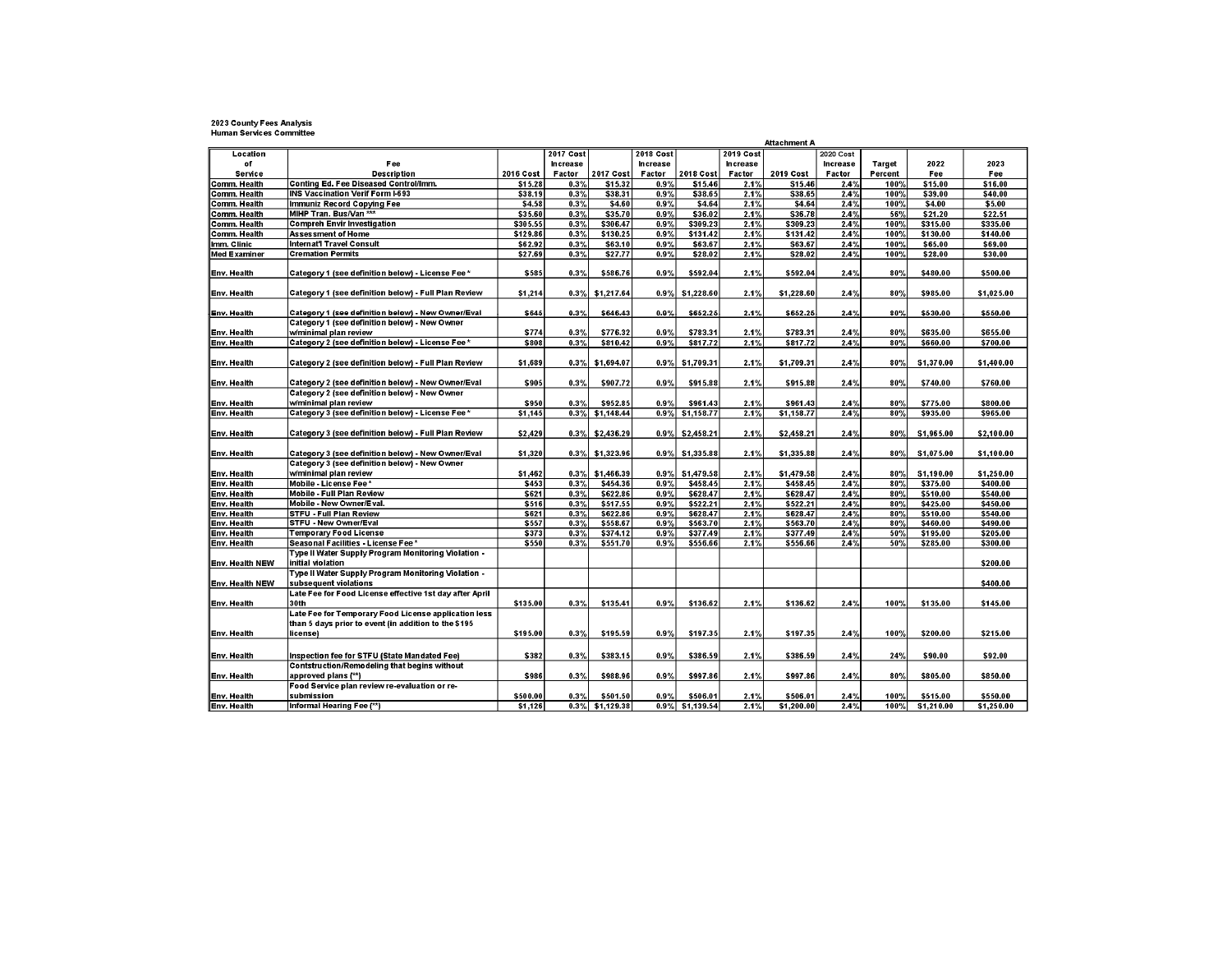| Location       |                                                            |           | <b>2017 Cost</b> |            | <b>2018 Cost</b> |            | 2019 Cost |            | 2020 Cost |               |            |            |
|----------------|------------------------------------------------------------|-----------|------------------|------------|------------------|------------|-----------|------------|-----------|---------------|------------|------------|
| of             | Fee                                                        |           | <b>Increase</b>  |            | <b>Increase</b>  |            | Increase  |            | Increase  | <b>Target</b> | 2022       | 2023       |
|                |                                                            |           |                  |            |                  |            |           |            |           |               |            |            |
| <b>Service</b> | <b>Description</b>                                         | 2016 Cost | Factor           | 2017 Cost  | Factor           | 2018 Cost  | Factor    | 2019 Cost  | Factor    | Percent       | Fee        | Fee        |
| Env. Health    | Formal Hearing Fee (**                                     | \$1,126   | 0.3%             | \$1,129.38 | 0.9%             | \$1,139.54 | 2.1%      | \$1,200.00 | 2.4%      | 100%          | \$1,210.00 | \$1,250.00 |
|                | Follow Up inspection to assess compliance for critical     |           |                  |            |                  |            |           |            |           |               |            |            |
| Env. Health    | violations (**)                                            | \$524     | 0.3%             | \$525.57   | 0.9%             | \$530.30   | 2.1%      | \$153.15   | 2.4%      | 100%          | \$155.00   | \$165.00   |
|                |                                                            |           |                  |            |                  |            |           |            |           |               |            |            |
| Env. Health    | Fee for new owner operating without new license(**)        | \$810     | 0.3%             | \$812.43   | 0.9%             | \$819.74   | 2.1%      | \$819.74   | 2.4%      | 80%           | \$665.00   | \$700.00   |
|                | Well - permit to construct or alter a private residential. |           |                  |            |                  |            |           |            |           |               |            |            |
| lEnv. Health   | type II, or type III well                                  | \$428     | 0.3%             | \$428.95   | 0.9%             | \$432.81   | 2.1%      | \$432.81   | 2.4%      | 90%           | \$395.00   | \$425.00   |
|                | Septic - new or repair permit for residential or           |           |                  |            |                  |            |           |            |           |               |            |            |
| Env. Health    | commercial                                                 | \$948     | 0.3%             | \$950.84   | 0.9%             | \$959.40   | 2.1%      | \$959.40   | 2.4%      | 90%           | \$870.00   | \$900.00   |
| Env. Health    | Combined - well & septic                                   | \$1,166   | 0.3%             | \$1,169.50 | 0.9%             | \$1,180.02 | 2.1%      | \$1,180.02 | 2.4%      | 90%           | \$1.070.00 | \$1,100.00 |
| Env. Health    | Septic - new/repair septic tank only                       | \$391     | 0.3%             | \$392.17   | 0.9%             | \$395.70   | 2.1%      | \$395.70   | 2.4%      | 90%           | \$360.00   | \$385.00   |
|                | Well - Sanitary survey, public non community Type II -     |           |                  |            |                  |            |           |            |           |               |            |            |
| Env. Health    | transient well                                             | \$475     | 0.3%             | \$476.43   | 0.9%             | \$480.71   | 2.1%      | \$480.71   | 2.4%      | 90%           | \$440.00   | \$470.00   |
|                | Well - Sanitary survey, public non community Type II       |           |                  |            |                  |            |           |            |           |               |            |            |
| Env. Health    | non - transient Well                                       | \$550     | 0.3%             | \$551.65   | 0.9%             | \$556.61   | 2.1%      | \$556.61   | 2.4%      | 90%           | \$510.00   | \$540.00   |
|                | Septic Evaluation - application for residential or         |           |                  |            |                  |            |           |            |           |               |            |            |
|                | commercial lot & soil evaluation                           | \$430     | 0.3%             | \$431.29   | 0.9%             | \$435.17   | 2.1%      | \$435.17   | 2.4%      | 90%           | \$400.00   | \$425.00   |
| Env. Health    |                                                            |           |                  |            |                  |            |           |            |           |               |            |            |
|                |                                                            |           |                  |            |                  |            |           |            |           |               |            |            |
| Env. Health    | Septic Evaluation - plan review for engineered system      | \$346     | 0.3%             | \$347.04   | 0.9%             | \$350.16   | 2.1%      | \$350.16   | 2.4%      | 90%           | \$320.00   | \$340.00   |
| Env. Health    | NEW - Township Requested Evaluation                        |           |                  |            |                  |            |           |            |           | 100%          | \$100.00   | \$105.00   |
| Env. Health    | License renewal                                            | \$414     | 0.3%             | \$415.24   | 0.9%             | \$418.98   | 2.1%      | \$418.98   | 2.4%      | 80%           | \$340.00   | \$360.00   |
| Env. Health    | Full plan review                                           | \$538     | 0.3%             | \$539.61   | 0.9%             | \$544.47   | 2.1%      | \$544.47   | 2.4%      | 80%           | \$445.00   | \$475.00   |
| Env. Health    | <b>Permanent Campground</b>                                | \$417     | 0.3%             | \$418.25   | 0.9%             | \$422.02   | 2.1%      | \$422.02   | 2.4%      | 100%          | \$430.00   | \$460.00   |
| Env. Health    | <b>Temporary Campground</b>                                | \$188     | 0.3%             | \$188.56   | 0.9%             | \$190.26   | 2.1%      | \$190.26   | 2.4%      | 100%          | \$190.00   | \$205.00   |
|                | Point of Sale - Application/Administrative processing      |           |                  |            |                  |            |           |            |           |               |            |            |
| Env. Health    | l fee                                                      | \$293     | 0.3%             | \$293.88   | 0.9%             | \$296.52   | 2.1%      | \$295.52   | 2.4%      | 85%           | \$255.00   | \$275.00   |
| Env. Health    | Point of Sale - On-site evaluation of well & septic        | \$594     | 0.3%             | \$595.78   | 0.9%             | \$601.14   | 2.1%      | \$601.14   | 2.4%      | 75%           | \$460.00   | \$490.00   |
| Env. Health    | Point of Sale - Waste treatment evaluation                 | \$350     | 0.3%             | \$351.05   | 0.9%             | \$354.21   | 2.1%      | \$354.21   | 2.4%      | 100%          | \$360.00   | \$380.00   |
| Env. Health    | Point of Sale - Well evaluation                            | \$250     | 0.3%             | \$250.75   | 0.9%             | \$253.01   | 2.1%      | \$253.01   | 2.4%      | 100%          | \$255.00   | \$275.00   |
| Env. Health    | Point of Sale - inspector annual renewal fee               | \$200     | 0.3%             | \$200.60   | 0.9%             | \$202.41   | 2.1%      | \$202.41   | 2.4%      | 100%          | \$205.00   | \$220.00   |
| Env. Health    | Point of Sale - 1 Year Extension NEW                       |           |                  |            |                  |            |           | \$0.00     | 2.4%      | 100%          | \$100.00   | \$105.00   |
|                | Full inspection, water system, sewage disposal,            |           |                  |            |                  |            |           |            |           |               |            |            |
| Env. Health    |                                                            | \$284     | 0.3%             | \$284.85   | 0.9%             | \$287.42   | 2.1%      | \$287.42   | 2.4%      | 100%          | \$290.00   | \$310.00   |
|                | building and grounds                                       |           |                  |            |                  |            |           |            |           |               |            |            |
| Env. Health    | Pool Inspection                                            | \$176     | 0.3%             | \$176.53   | 0.9%             | \$178.12   | 2.1%      | \$178.12   | 2.4%      | 100%          | \$180.00   | \$190.00   |
|                |                                                            |           |                  |            |                  |            |           |            |           |               |            |            |
| Env. Health    | Additional pool at the same location                       | \$122.38  | 0.3%             | \$122.74   | 0.9%             | \$123.85   | 2.1%      | \$123.85   | 2.4%      | 100%          | \$110.00   | \$135.00   |
| ∥Env. Health   | Re-inspection fee after violation                          | \$122.38  | 0.3%             | \$122.74   | 0.9%             | \$123.85   | 2.1%      | \$183.78   | 2.4%      | 100%          | \$185.00   | \$200.00   |
|                | <b>TOBACCO &amp; E-CIGARETTE</b>                           |           |                  |            |                  |            |           |            |           |               |            |            |
|                |                                                            |           |                  |            |                  |            |           |            |           |               |            |            |
| Env. Health    | Tobacco & E- cigarette sales license - East Lansing        | \$374     | 0.3%             | \$375.12   | 0.9%             | \$378.50   | 2.1%      | \$378.50   | 2.4%      | 80%           | \$307.00   | \$330.00   |
|                | Tobacco & E- cigarette sales license - Not East            |           |                  |            |                  |            |           |            |           |               |            |            |
| Env. Health    | lLansing                                                   | \$374     | 0.3%             | \$375.12   | 0.9%             | \$378.50   | 2.1%      | \$378.50   | 2.4%      | 90%           | \$345.00   | \$370.00   |
|                | Tobacco & E- cigarette Change of Ownership Fee -           |           |                  |            |                  |            |           |            |           |               |            |            |
|                |                                                            |           |                  |            |                  |            |           |            |           |               |            |            |
| Env. Health    | <b>East Lansing</b>                                        | \$135.70  | 0.3%             | \$136.10   | 0.9%             | \$137.33   | 2.1%      | \$137.33   | 2.4%      | 100%          | \$125.00   | \$150.00   |
|                | Tobacco & E- cigarette Change of Ownership Fee - Not       |           |                  |            |                  |            |           |            |           |               |            |            |
| ∥Env. Health   | <b>East Lansing</b>                                        | \$157.41  | 0.3%             | \$157.88   | 0.9%             | \$159.30   | 2.1%      | \$159.30   | 2.4%      | 100%          | \$160.00   | \$170.00   |
|                |                                                            |           |                  |            |                  |            |           |            |           |               |            |            |
| Env. Health    | Tobacco & E - cigarette sales license vending machine      | \$341.08  | 0.3%             | \$342.10   | 0.9%             | \$345.18   | 2.1%      | \$345.18   | 2.4%      | 100%          | \$350.00   | \$375.00   |
| Env. Health    | Temporary Tobacco License - Sampling Permit                | \$136.43  | 0.3%             | \$136.84   | 0.9%             | \$138.07   | 2.1%      | \$138.07   | 2.4%      | 100%          | \$140.00   | \$150.00   |
|                | Late Fee and/or failure to report change of ownership      |           |                  |            |                  |            |           |            |           |               |            |            |
| Env. Health    |                                                            | \$195.41  | 0.3%             | \$195.99   | 0.9%             | \$197.76   | 2.1%      | \$197.76   | 2.4%      | 100%          | \$200.00   | \$215.00   |
|                | Category 1: 56 - 499 Gallons (450 - 4,499 pounds) -        |           |                  |            |                  |            |           |            |           |               |            |            |
| Env. Health    | <b>Reporting Fee</b>                                       | \$149.30  | 0.3%             | \$149.75   | 0.9%             | \$151.10   | 2.1%      | \$151.10   | 2.4%      | 50%           | \$73.00    | \$80.00    |
|                | Category 1: 56 - 499 Gallons (450 - 4,499 pounds) -        |           |                  |            |                  |            |           |            |           |               |            |            |
| ∥Env. Health   | <b>Inspection Fee</b>                                      | \$298.61  | 0.3%             | \$299.51   | 0.9%             | \$302.20   | 2.1%      | \$302.20   | 2.4%      | 50%           | \$150.00   | \$160.00   |
|                |                                                            |           |                  |            |                  |            |           |            |           |               |            |            |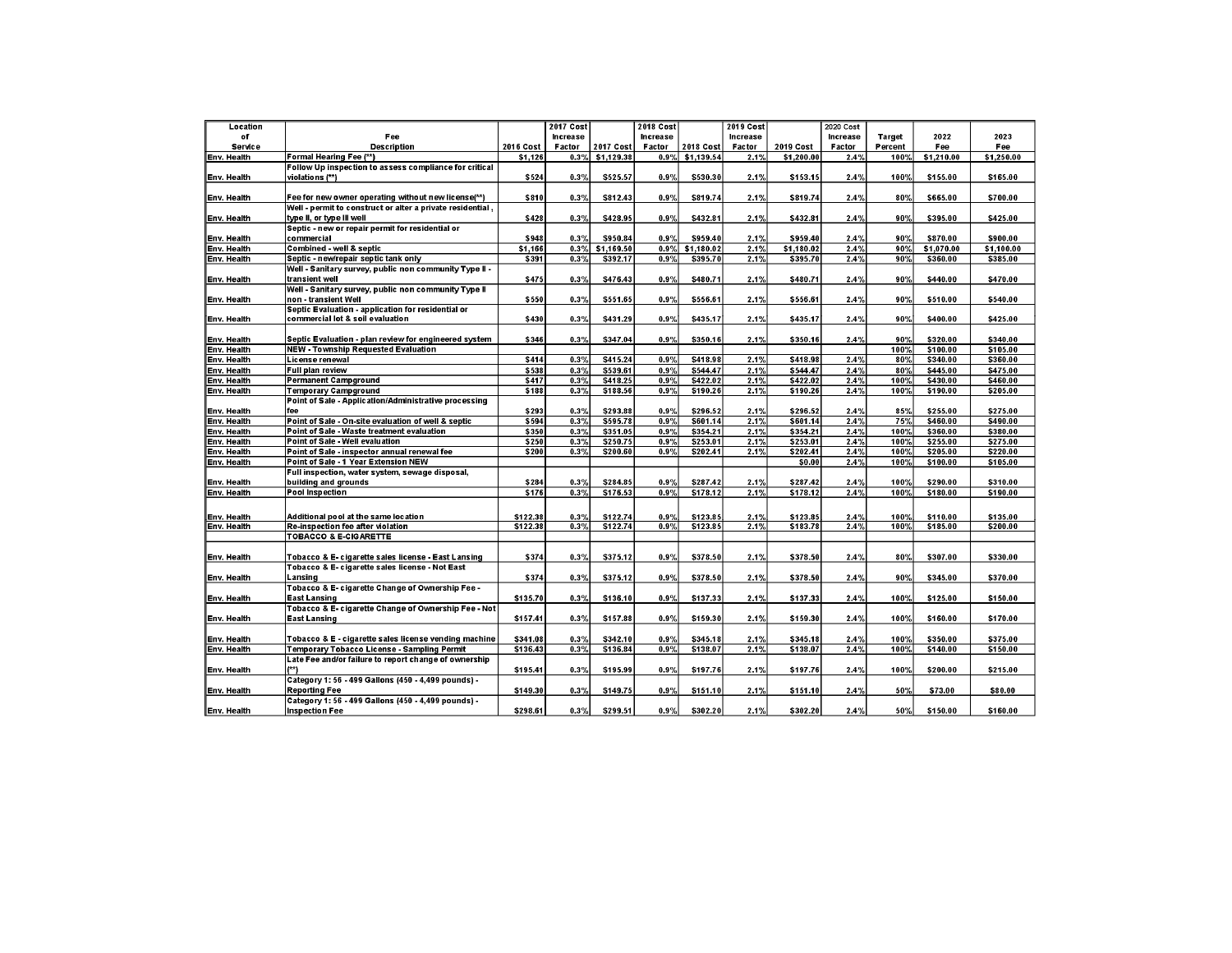| 2022<br>2023<br>of<br>Fee<br>Increase<br>Increase<br>Increase<br><b>Increase</b><br>Target<br><b>Description</b><br>2016 Cost<br>2017 Cost<br>2018 Cost<br>2019 Cost<br>Factor<br>Percent<br>Fee<br>Fee<br>Service<br>Factor<br>Factor<br>Factor<br>Category 2: 500 - 4,999 Gallons (4,500 - 44,499 pounds)<br>Env. Health<br><b>Reporting Fee</b><br>\$298.61<br>\$299.51<br>0.9%<br>\$302.20<br>\$302.20<br>2.4%<br>50%<br>\$150.00<br>\$160.00<br>0.3%<br>2.1%<br>Category 2: 500 - 4,999 Gallons (4,500 - 44,499 pounds)<br>Env. Health<br>- Inspection Fee<br>\$477.76<br>0.3%<br>\$479.20<br>0.9%<br>\$483.51<br>2.1%<br>\$483.51<br>2.4%<br>50%<br>\$245.00<br>\$260.00<br>Category 3: 5,000 or more Gallons (more than 45,000<br>\$447.90<br>0.3%<br>\$449.25<br>0.9%<br>\$453.29<br>2.1%<br>\$453.29<br>2.4%<br>50%<br>\$230.00<br>\$245.00<br>Env. Health<br>pounds) - Reporting Fee<br>Category 3: 5,000 or more Gallons (more than 45,000<br>Env. Health<br>pounds) - Inspection Fee<br>\$716.66<br>0.3%<br>\$718.81<br>0.9%<br>\$725.28<br>2.1%<br>\$725.28<br>2.4%<br>50%<br>\$365.00<br>\$390.00<br>Hourly rate for services not specified in the fee<br>schedule<br>\$100.00<br>0.3%<br>\$100.30<br>0.9%<br>\$101.20<br>2.1%<br>\$101.20<br>2.4%<br>100%<br>\$100.00<br>\$110.00<br>Env. Health<br>Late fee for all licenses not specified above, effective<br>\$130.00<br>0.3%<br>\$130.39<br>0.9%<br>\$131.56<br>2.1%<br>\$131.56<br>2.4%<br>100%<br>\$130.00<br>\$140.00<br>Env. Health<br>30 days after due date<br>\$130.00<br>\$130.39<br>0.9%<br>\$131.56<br>2.1%<br>\$131.56<br>2.4%<br>100%<br>\$130.00<br>\$140.00<br>Env. Health<br>Sanitary Code appeal fee<br>0.3%<br>\$30.09<br>\$32.00<br>\$35.00<br>Env. Health<br>Returned check fee<br>\$30.00<br>0.3%<br>0.9%<br>\$30.36<br>2.1%<br>\$31.00<br>2.4%<br>100%<br>\$21.84<br>2.4%<br>100.0%<br>\$22.00<br>\$23.00<br>Parks<br><b>Cancellation Fee (for all park reservations)</b><br>\$44.07<br><b>Resident Annual</b><br>2.4%<br>75.0%<br>\$32.00<br>\$35.00<br>Parks<br>\$44.07<br>2.4%<br>100.0%<br>\$42.00<br>\$45.00<br>Parks<br>Non-Resident Annual<br>Winter Sports Building (100 Person Capacity) ****<br>\$100.95<br>2.4%<br>100.0%<br>\$100.00<br>Parks<br>\$110.00<br>Winter Sports Building - reservation fee/non operational hrs<br>\$31.00<br>2.4%<br>100.0%<br>\$32.00<br>\$33.00<br>Parks<br>Shelters - 60 Person Capacity ****<br>Parks<br>\$81.92<br>2.4%<br>100.0%<br>\$82.00<br>\$85.00<br>Parks<br><b>Lake Lansing South Lakeview</b><br>Lake Lansing North Oak Knoll<br>\$81.92<br>2.4%<br>100.0%<br>\$82.00<br>\$85.00<br>Parks<br>Parks<br><b>Lake Lansing North Sandhill</b><br>\$81.92<br>2.4%<br>100.0%<br>\$82.00<br>\$85.00<br>\$81.92<br>2.4%<br>100.0%<br>\$82.00<br>\$85.00<br>Parks<br><b>Hawk Island Kestrel</b><br>2.4%<br>\$82.00<br>Parks<br><b>Burchfield Deer Run</b><br>\$81.92<br>100.0%<br>\$85.00<br>\$81.92<br>\$82.00<br>2.4%<br>100.0%<br>\$85.00<br>Parks<br><b>Burchfield Pine Knoll</b><br>\$81.92<br>2.4%<br>100.0%<br>\$82.00<br>\$85.00<br>Parks<br><b>Burchfield Southridge</b><br>Parks<br>Shelters - 120 Person Capacity ****<br>2.4%<br>100.0%<br>\$110.00<br>\$115.00<br>Parks<br>Lake Lansing - North - 1/2 of Main<br>\$109.22<br>\$140.00<br>\$145.00<br>Parks<br><b>Hawk Island Peregrine</b><br>\$136.53<br>2.4%<br>100.0%<br>\$109.22<br>2.4%<br>100.0%<br>\$110.00<br>\$115.00<br>Parks<br>Burchfield 1/2 of North Bluff<br>100.0%<br>\$110.00<br>\$115.00<br>Parks<br>Burchfield 1/2 of Woodsong<br>\$109.22<br>2.4%<br>Shelters - 150 Person Capacity ****<br>Parks<br>\$109.22<br>2.4%<br>100.0%<br>\$110.00<br>\$115.00<br>Parks<br>Lake Lansing - South - 1/2 of Main<br>Shelters - 240 Person Capacity ****<br>Parks<br>2.4%<br>100.0%<br>\$195.00<br>\$200.00<br>Parks<br>Lake Lansing - North - Main<br>\$191.14<br>2.4%<br>\$191.14<br>100.0%<br>\$195.00<br>\$200.00<br>Parks<br><b>Burchfield - North Bluff</b><br>\$191.14<br>2.4%<br>\$195.00<br>Parks<br><b>Burchfield - Woodsong</b><br>100.0%<br>\$200.00<br>Shelters - 300 Person Capacity****<br>Parks<br>2.4%<br>100.0%<br>\$195.00<br>\$200.00<br>Parks<br>Lake Lansing South Main<br>\$191.14<br>\$191.14<br>2.4%<br>100.0%<br>\$195.00<br>\$200.00<br>Parks<br>Burchfield Overlook<br>Shelters - 375 Person Capacity****<br>Parks<br>Hawk Island - Red Tail<br>\$273.05<br>2.4%<br>100.0%<br>\$280.00<br>\$295.00<br>Parks<br>Cabanas - Mini semi permanent shelters/30 p cap.<br>Parks<br>\$82.00<br>\$81.92<br>2.4%<br>100.0%<br>\$85.00<br>Parks<br><b>Hawk Island</b><br><b>Lake Lansing South</b><br>\$81.92<br>2.4%<br>100.0%<br>\$82.00<br>\$85.00<br><b>Parks</b><br>Parks<br><b>Wedding Gazebo</b><br>Special Event Fee for group size 25-100 people not<br>\$75.00<br>Parks NEW<br>renting a shelter (for profit groups)<br>\$7.00<br>\$6.55<br>2.4%<br>100.0%<br>\$6.00<br>Parks<br>In-Park Canoe/Kayak - per hr<br>\$44.87<br>2.4%<br>100.0%<br>\$44.00<br>\$45.00<br>Parks<br>Abandonment Recovery Fee<br>\$24.00<br>Late Fee (arriving 1/2 hour or later after closing)<br>\$22.43<br>2.4%<br>100.0%<br>\$23.00<br>Parks<br>Parks<br>Canoe/Kayak Trips - McNamara<br>\$16.53<br>2.4%<br>100.0%<br>\$17.00<br>\$18.00<br>\$24.03<br>\$25.00<br>Parks<br>Canoe/Kayak Trips - Bunker Rd<br>2.4%<br>100.0%<br>\$26.00<br>\$30.58<br>2.4%<br>100.0%<br>\$32.00<br>\$33.00<br>Parks<br>Canoe/Kayak Trips - Eaton Rapids | Location |  | 2017 Cost | <b>2018 Cost</b> | 2019 Cost | 2020 Cost |  |  |
|-------------------------------------------------------------------------------------------------------------------------------------------------------------------------------------------------------------------------------------------------------------------------------------------------------------------------------------------------------------------------------------------------------------------------------------------------------------------------------------------------------------------------------------------------------------------------------------------------------------------------------------------------------------------------------------------------------------------------------------------------------------------------------------------------------------------------------------------------------------------------------------------------------------------------------------------------------------------------------------------------------------------------------------------------------------------------------------------------------------------------------------------------------------------------------------------------------------------------------------------------------------------------------------------------------------------------------------------------------------------------------------------------------------------------------------------------------------------------------------------------------------------------------------------------------------------------------------------------------------------------------------------------------------------------------------------------------------------------------------------------------------------------------------------------------------------------------------------------------------------------------------------------------------------------------------------------------------------------------------------------------------------------------------------------------------------------------------------------------------------------------------------------------------------------------------------------------------------------------------------------------------------------------------------------------------------------------------------------------------------------------------------------------------------------------------------------------------------------------------------------------------------------------------------------------------------------------------------------------------------------------------------------------------------------------------------------------------------------------------------------------------------------------------------------------------------------------------------------------------------------------------------------------------------------------------------------------------------------------------------------------------------------------------------------------------------------------------------------------------------------------------------------------------------------------------------------------------------------------------------------------------------------------------------------------------------------------------------------------------------------------------------------------------------------------------------------------------------------------------------------------------------------------------------------------------------------------------------------------------------------------------------------------------------------------------------------------------------------------------------------------------------------------------------------------------------------------------------------------------------------------------------------------------------------------------------------------------------------------------------------------------------------------------------------------------------------------------------------------------------------------------------------------------------------------------------------------------------------------------------------------------------------------------------------------------------------------------------------------------------------------------------------------------------------------------------------------------------------------------------------------------------------------------------------------------------------------------------------------------------------------------------------------------------------------------------------------------------------------------------------------------------------------------------------------------------------------------------------------------------------------------------------------------------------------------------------------------------------------------------------------------------------------------------------------------------------------------------------------------------------------------------------------------------------------------------------------------------------------------------------------------------------------------------------------------------------------------------------------------------------------------------------------------------------------------------------------|----------|--|-----------|------------------|-----------|-----------|--|--|
|                                                                                                                                                                                                                                                                                                                                                                                                                                                                                                                                                                                                                                                                                                                                                                                                                                                                                                                                                                                                                                                                                                                                                                                                                                                                                                                                                                                                                                                                                                                                                                                                                                                                                                                                                                                                                                                                                                                                                                                                                                                                                                                                                                                                                                                                                                                                                                                                                                                                                                                                                                                                                                                                                                                                                                                                                                                                                                                                                                                                                                                                                                                                                                                                                                                                                                                                                                                                                                                                                                                                                                                                                                                                                                                                                                                                                                                                                                                                                                                                                                                                                                                                                                                                                                                                                                                                                                                                                                                                                                                                                                                                                                                                                                                                                                                                                                                                                                                                                                                                                                                                                                                                                                                                                                                                                                                                                                                                                                                       |          |  |           |                  |           |           |  |  |
|                                                                                                                                                                                                                                                                                                                                                                                                                                                                                                                                                                                                                                                                                                                                                                                                                                                                                                                                                                                                                                                                                                                                                                                                                                                                                                                                                                                                                                                                                                                                                                                                                                                                                                                                                                                                                                                                                                                                                                                                                                                                                                                                                                                                                                                                                                                                                                                                                                                                                                                                                                                                                                                                                                                                                                                                                                                                                                                                                                                                                                                                                                                                                                                                                                                                                                                                                                                                                                                                                                                                                                                                                                                                                                                                                                                                                                                                                                                                                                                                                                                                                                                                                                                                                                                                                                                                                                                                                                                                                                                                                                                                                                                                                                                                                                                                                                                                                                                                                                                                                                                                                                                                                                                                                                                                                                                                                                                                                                                       |          |  |           |                  |           |           |  |  |
|                                                                                                                                                                                                                                                                                                                                                                                                                                                                                                                                                                                                                                                                                                                                                                                                                                                                                                                                                                                                                                                                                                                                                                                                                                                                                                                                                                                                                                                                                                                                                                                                                                                                                                                                                                                                                                                                                                                                                                                                                                                                                                                                                                                                                                                                                                                                                                                                                                                                                                                                                                                                                                                                                                                                                                                                                                                                                                                                                                                                                                                                                                                                                                                                                                                                                                                                                                                                                                                                                                                                                                                                                                                                                                                                                                                                                                                                                                                                                                                                                                                                                                                                                                                                                                                                                                                                                                                                                                                                                                                                                                                                                                                                                                                                                                                                                                                                                                                                                                                                                                                                                                                                                                                                                                                                                                                                                                                                                                                       |          |  |           |                  |           |           |  |  |
|                                                                                                                                                                                                                                                                                                                                                                                                                                                                                                                                                                                                                                                                                                                                                                                                                                                                                                                                                                                                                                                                                                                                                                                                                                                                                                                                                                                                                                                                                                                                                                                                                                                                                                                                                                                                                                                                                                                                                                                                                                                                                                                                                                                                                                                                                                                                                                                                                                                                                                                                                                                                                                                                                                                                                                                                                                                                                                                                                                                                                                                                                                                                                                                                                                                                                                                                                                                                                                                                                                                                                                                                                                                                                                                                                                                                                                                                                                                                                                                                                                                                                                                                                                                                                                                                                                                                                                                                                                                                                                                                                                                                                                                                                                                                                                                                                                                                                                                                                                                                                                                                                                                                                                                                                                                                                                                                                                                                                                                       |          |  |           |                  |           |           |  |  |
|                                                                                                                                                                                                                                                                                                                                                                                                                                                                                                                                                                                                                                                                                                                                                                                                                                                                                                                                                                                                                                                                                                                                                                                                                                                                                                                                                                                                                                                                                                                                                                                                                                                                                                                                                                                                                                                                                                                                                                                                                                                                                                                                                                                                                                                                                                                                                                                                                                                                                                                                                                                                                                                                                                                                                                                                                                                                                                                                                                                                                                                                                                                                                                                                                                                                                                                                                                                                                                                                                                                                                                                                                                                                                                                                                                                                                                                                                                                                                                                                                                                                                                                                                                                                                                                                                                                                                                                                                                                                                                                                                                                                                                                                                                                                                                                                                                                                                                                                                                                                                                                                                                                                                                                                                                                                                                                                                                                                                                                       |          |  |           |                  |           |           |  |  |
|                                                                                                                                                                                                                                                                                                                                                                                                                                                                                                                                                                                                                                                                                                                                                                                                                                                                                                                                                                                                                                                                                                                                                                                                                                                                                                                                                                                                                                                                                                                                                                                                                                                                                                                                                                                                                                                                                                                                                                                                                                                                                                                                                                                                                                                                                                                                                                                                                                                                                                                                                                                                                                                                                                                                                                                                                                                                                                                                                                                                                                                                                                                                                                                                                                                                                                                                                                                                                                                                                                                                                                                                                                                                                                                                                                                                                                                                                                                                                                                                                                                                                                                                                                                                                                                                                                                                                                                                                                                                                                                                                                                                                                                                                                                                                                                                                                                                                                                                                                                                                                                                                                                                                                                                                                                                                                                                                                                                                                                       |          |  |           |                  |           |           |  |  |
|                                                                                                                                                                                                                                                                                                                                                                                                                                                                                                                                                                                                                                                                                                                                                                                                                                                                                                                                                                                                                                                                                                                                                                                                                                                                                                                                                                                                                                                                                                                                                                                                                                                                                                                                                                                                                                                                                                                                                                                                                                                                                                                                                                                                                                                                                                                                                                                                                                                                                                                                                                                                                                                                                                                                                                                                                                                                                                                                                                                                                                                                                                                                                                                                                                                                                                                                                                                                                                                                                                                                                                                                                                                                                                                                                                                                                                                                                                                                                                                                                                                                                                                                                                                                                                                                                                                                                                                                                                                                                                                                                                                                                                                                                                                                                                                                                                                                                                                                                                                                                                                                                                                                                                                                                                                                                                                                                                                                                                                       |          |  |           |                  |           |           |  |  |
|                                                                                                                                                                                                                                                                                                                                                                                                                                                                                                                                                                                                                                                                                                                                                                                                                                                                                                                                                                                                                                                                                                                                                                                                                                                                                                                                                                                                                                                                                                                                                                                                                                                                                                                                                                                                                                                                                                                                                                                                                                                                                                                                                                                                                                                                                                                                                                                                                                                                                                                                                                                                                                                                                                                                                                                                                                                                                                                                                                                                                                                                                                                                                                                                                                                                                                                                                                                                                                                                                                                                                                                                                                                                                                                                                                                                                                                                                                                                                                                                                                                                                                                                                                                                                                                                                                                                                                                                                                                                                                                                                                                                                                                                                                                                                                                                                                                                                                                                                                                                                                                                                                                                                                                                                                                                                                                                                                                                                                                       |          |  |           |                  |           |           |  |  |
|                                                                                                                                                                                                                                                                                                                                                                                                                                                                                                                                                                                                                                                                                                                                                                                                                                                                                                                                                                                                                                                                                                                                                                                                                                                                                                                                                                                                                                                                                                                                                                                                                                                                                                                                                                                                                                                                                                                                                                                                                                                                                                                                                                                                                                                                                                                                                                                                                                                                                                                                                                                                                                                                                                                                                                                                                                                                                                                                                                                                                                                                                                                                                                                                                                                                                                                                                                                                                                                                                                                                                                                                                                                                                                                                                                                                                                                                                                                                                                                                                                                                                                                                                                                                                                                                                                                                                                                                                                                                                                                                                                                                                                                                                                                                                                                                                                                                                                                                                                                                                                                                                                                                                                                                                                                                                                                                                                                                                                                       |          |  |           |                  |           |           |  |  |
|                                                                                                                                                                                                                                                                                                                                                                                                                                                                                                                                                                                                                                                                                                                                                                                                                                                                                                                                                                                                                                                                                                                                                                                                                                                                                                                                                                                                                                                                                                                                                                                                                                                                                                                                                                                                                                                                                                                                                                                                                                                                                                                                                                                                                                                                                                                                                                                                                                                                                                                                                                                                                                                                                                                                                                                                                                                                                                                                                                                                                                                                                                                                                                                                                                                                                                                                                                                                                                                                                                                                                                                                                                                                                                                                                                                                                                                                                                                                                                                                                                                                                                                                                                                                                                                                                                                                                                                                                                                                                                                                                                                                                                                                                                                                                                                                                                                                                                                                                                                                                                                                                                                                                                                                                                                                                                                                                                                                                                                       |          |  |           |                  |           |           |  |  |
|                                                                                                                                                                                                                                                                                                                                                                                                                                                                                                                                                                                                                                                                                                                                                                                                                                                                                                                                                                                                                                                                                                                                                                                                                                                                                                                                                                                                                                                                                                                                                                                                                                                                                                                                                                                                                                                                                                                                                                                                                                                                                                                                                                                                                                                                                                                                                                                                                                                                                                                                                                                                                                                                                                                                                                                                                                                                                                                                                                                                                                                                                                                                                                                                                                                                                                                                                                                                                                                                                                                                                                                                                                                                                                                                                                                                                                                                                                                                                                                                                                                                                                                                                                                                                                                                                                                                                                                                                                                                                                                                                                                                                                                                                                                                                                                                                                                                                                                                                                                                                                                                                                                                                                                                                                                                                                                                                                                                                                                       |          |  |           |                  |           |           |  |  |
|                                                                                                                                                                                                                                                                                                                                                                                                                                                                                                                                                                                                                                                                                                                                                                                                                                                                                                                                                                                                                                                                                                                                                                                                                                                                                                                                                                                                                                                                                                                                                                                                                                                                                                                                                                                                                                                                                                                                                                                                                                                                                                                                                                                                                                                                                                                                                                                                                                                                                                                                                                                                                                                                                                                                                                                                                                                                                                                                                                                                                                                                                                                                                                                                                                                                                                                                                                                                                                                                                                                                                                                                                                                                                                                                                                                                                                                                                                                                                                                                                                                                                                                                                                                                                                                                                                                                                                                                                                                                                                                                                                                                                                                                                                                                                                                                                                                                                                                                                                                                                                                                                                                                                                                                                                                                                                                                                                                                                                                       |          |  |           |                  |           |           |  |  |
|                                                                                                                                                                                                                                                                                                                                                                                                                                                                                                                                                                                                                                                                                                                                                                                                                                                                                                                                                                                                                                                                                                                                                                                                                                                                                                                                                                                                                                                                                                                                                                                                                                                                                                                                                                                                                                                                                                                                                                                                                                                                                                                                                                                                                                                                                                                                                                                                                                                                                                                                                                                                                                                                                                                                                                                                                                                                                                                                                                                                                                                                                                                                                                                                                                                                                                                                                                                                                                                                                                                                                                                                                                                                                                                                                                                                                                                                                                                                                                                                                                                                                                                                                                                                                                                                                                                                                                                                                                                                                                                                                                                                                                                                                                                                                                                                                                                                                                                                                                                                                                                                                                                                                                                                                                                                                                                                                                                                                                                       |          |  |           |                  |           |           |  |  |
|                                                                                                                                                                                                                                                                                                                                                                                                                                                                                                                                                                                                                                                                                                                                                                                                                                                                                                                                                                                                                                                                                                                                                                                                                                                                                                                                                                                                                                                                                                                                                                                                                                                                                                                                                                                                                                                                                                                                                                                                                                                                                                                                                                                                                                                                                                                                                                                                                                                                                                                                                                                                                                                                                                                                                                                                                                                                                                                                                                                                                                                                                                                                                                                                                                                                                                                                                                                                                                                                                                                                                                                                                                                                                                                                                                                                                                                                                                                                                                                                                                                                                                                                                                                                                                                                                                                                                                                                                                                                                                                                                                                                                                                                                                                                                                                                                                                                                                                                                                                                                                                                                                                                                                                                                                                                                                                                                                                                                                                       |          |  |           |                  |           |           |  |  |
|                                                                                                                                                                                                                                                                                                                                                                                                                                                                                                                                                                                                                                                                                                                                                                                                                                                                                                                                                                                                                                                                                                                                                                                                                                                                                                                                                                                                                                                                                                                                                                                                                                                                                                                                                                                                                                                                                                                                                                                                                                                                                                                                                                                                                                                                                                                                                                                                                                                                                                                                                                                                                                                                                                                                                                                                                                                                                                                                                                                                                                                                                                                                                                                                                                                                                                                                                                                                                                                                                                                                                                                                                                                                                                                                                                                                                                                                                                                                                                                                                                                                                                                                                                                                                                                                                                                                                                                                                                                                                                                                                                                                                                                                                                                                                                                                                                                                                                                                                                                                                                                                                                                                                                                                                                                                                                                                                                                                                                                       |          |  |           |                  |           |           |  |  |
|                                                                                                                                                                                                                                                                                                                                                                                                                                                                                                                                                                                                                                                                                                                                                                                                                                                                                                                                                                                                                                                                                                                                                                                                                                                                                                                                                                                                                                                                                                                                                                                                                                                                                                                                                                                                                                                                                                                                                                                                                                                                                                                                                                                                                                                                                                                                                                                                                                                                                                                                                                                                                                                                                                                                                                                                                                                                                                                                                                                                                                                                                                                                                                                                                                                                                                                                                                                                                                                                                                                                                                                                                                                                                                                                                                                                                                                                                                                                                                                                                                                                                                                                                                                                                                                                                                                                                                                                                                                                                                                                                                                                                                                                                                                                                                                                                                                                                                                                                                                                                                                                                                                                                                                                                                                                                                                                                                                                                                                       |          |  |           |                  |           |           |  |  |
|                                                                                                                                                                                                                                                                                                                                                                                                                                                                                                                                                                                                                                                                                                                                                                                                                                                                                                                                                                                                                                                                                                                                                                                                                                                                                                                                                                                                                                                                                                                                                                                                                                                                                                                                                                                                                                                                                                                                                                                                                                                                                                                                                                                                                                                                                                                                                                                                                                                                                                                                                                                                                                                                                                                                                                                                                                                                                                                                                                                                                                                                                                                                                                                                                                                                                                                                                                                                                                                                                                                                                                                                                                                                                                                                                                                                                                                                                                                                                                                                                                                                                                                                                                                                                                                                                                                                                                                                                                                                                                                                                                                                                                                                                                                                                                                                                                                                                                                                                                                                                                                                                                                                                                                                                                                                                                                                                                                                                                                       |          |  |           |                  |           |           |  |  |
|                                                                                                                                                                                                                                                                                                                                                                                                                                                                                                                                                                                                                                                                                                                                                                                                                                                                                                                                                                                                                                                                                                                                                                                                                                                                                                                                                                                                                                                                                                                                                                                                                                                                                                                                                                                                                                                                                                                                                                                                                                                                                                                                                                                                                                                                                                                                                                                                                                                                                                                                                                                                                                                                                                                                                                                                                                                                                                                                                                                                                                                                                                                                                                                                                                                                                                                                                                                                                                                                                                                                                                                                                                                                                                                                                                                                                                                                                                                                                                                                                                                                                                                                                                                                                                                                                                                                                                                                                                                                                                                                                                                                                                                                                                                                                                                                                                                                                                                                                                                                                                                                                                                                                                                                                                                                                                                                                                                                                                                       |          |  |           |                  |           |           |  |  |
|                                                                                                                                                                                                                                                                                                                                                                                                                                                                                                                                                                                                                                                                                                                                                                                                                                                                                                                                                                                                                                                                                                                                                                                                                                                                                                                                                                                                                                                                                                                                                                                                                                                                                                                                                                                                                                                                                                                                                                                                                                                                                                                                                                                                                                                                                                                                                                                                                                                                                                                                                                                                                                                                                                                                                                                                                                                                                                                                                                                                                                                                                                                                                                                                                                                                                                                                                                                                                                                                                                                                                                                                                                                                                                                                                                                                                                                                                                                                                                                                                                                                                                                                                                                                                                                                                                                                                                                                                                                                                                                                                                                                                                                                                                                                                                                                                                                                                                                                                                                                                                                                                                                                                                                                                                                                                                                                                                                                                                                       |          |  |           |                  |           |           |  |  |
|                                                                                                                                                                                                                                                                                                                                                                                                                                                                                                                                                                                                                                                                                                                                                                                                                                                                                                                                                                                                                                                                                                                                                                                                                                                                                                                                                                                                                                                                                                                                                                                                                                                                                                                                                                                                                                                                                                                                                                                                                                                                                                                                                                                                                                                                                                                                                                                                                                                                                                                                                                                                                                                                                                                                                                                                                                                                                                                                                                                                                                                                                                                                                                                                                                                                                                                                                                                                                                                                                                                                                                                                                                                                                                                                                                                                                                                                                                                                                                                                                                                                                                                                                                                                                                                                                                                                                                                                                                                                                                                                                                                                                                                                                                                                                                                                                                                                                                                                                                                                                                                                                                                                                                                                                                                                                                                                                                                                                                                       |          |  |           |                  |           |           |  |  |
|                                                                                                                                                                                                                                                                                                                                                                                                                                                                                                                                                                                                                                                                                                                                                                                                                                                                                                                                                                                                                                                                                                                                                                                                                                                                                                                                                                                                                                                                                                                                                                                                                                                                                                                                                                                                                                                                                                                                                                                                                                                                                                                                                                                                                                                                                                                                                                                                                                                                                                                                                                                                                                                                                                                                                                                                                                                                                                                                                                                                                                                                                                                                                                                                                                                                                                                                                                                                                                                                                                                                                                                                                                                                                                                                                                                                                                                                                                                                                                                                                                                                                                                                                                                                                                                                                                                                                                                                                                                                                                                                                                                                                                                                                                                                                                                                                                                                                                                                                                                                                                                                                                                                                                                                                                                                                                                                                                                                                                                       |          |  |           |                  |           |           |  |  |
|                                                                                                                                                                                                                                                                                                                                                                                                                                                                                                                                                                                                                                                                                                                                                                                                                                                                                                                                                                                                                                                                                                                                                                                                                                                                                                                                                                                                                                                                                                                                                                                                                                                                                                                                                                                                                                                                                                                                                                                                                                                                                                                                                                                                                                                                                                                                                                                                                                                                                                                                                                                                                                                                                                                                                                                                                                                                                                                                                                                                                                                                                                                                                                                                                                                                                                                                                                                                                                                                                                                                                                                                                                                                                                                                                                                                                                                                                                                                                                                                                                                                                                                                                                                                                                                                                                                                                                                                                                                                                                                                                                                                                                                                                                                                                                                                                                                                                                                                                                                                                                                                                                                                                                                                                                                                                                                                                                                                                                                       |          |  |           |                  |           |           |  |  |
|                                                                                                                                                                                                                                                                                                                                                                                                                                                                                                                                                                                                                                                                                                                                                                                                                                                                                                                                                                                                                                                                                                                                                                                                                                                                                                                                                                                                                                                                                                                                                                                                                                                                                                                                                                                                                                                                                                                                                                                                                                                                                                                                                                                                                                                                                                                                                                                                                                                                                                                                                                                                                                                                                                                                                                                                                                                                                                                                                                                                                                                                                                                                                                                                                                                                                                                                                                                                                                                                                                                                                                                                                                                                                                                                                                                                                                                                                                                                                                                                                                                                                                                                                                                                                                                                                                                                                                                                                                                                                                                                                                                                                                                                                                                                                                                                                                                                                                                                                                                                                                                                                                                                                                                                                                                                                                                                                                                                                                                       |          |  |           |                  |           |           |  |  |
|                                                                                                                                                                                                                                                                                                                                                                                                                                                                                                                                                                                                                                                                                                                                                                                                                                                                                                                                                                                                                                                                                                                                                                                                                                                                                                                                                                                                                                                                                                                                                                                                                                                                                                                                                                                                                                                                                                                                                                                                                                                                                                                                                                                                                                                                                                                                                                                                                                                                                                                                                                                                                                                                                                                                                                                                                                                                                                                                                                                                                                                                                                                                                                                                                                                                                                                                                                                                                                                                                                                                                                                                                                                                                                                                                                                                                                                                                                                                                                                                                                                                                                                                                                                                                                                                                                                                                                                                                                                                                                                                                                                                                                                                                                                                                                                                                                                                                                                                                                                                                                                                                                                                                                                                                                                                                                                                                                                                                                                       |          |  |           |                  |           |           |  |  |
|                                                                                                                                                                                                                                                                                                                                                                                                                                                                                                                                                                                                                                                                                                                                                                                                                                                                                                                                                                                                                                                                                                                                                                                                                                                                                                                                                                                                                                                                                                                                                                                                                                                                                                                                                                                                                                                                                                                                                                                                                                                                                                                                                                                                                                                                                                                                                                                                                                                                                                                                                                                                                                                                                                                                                                                                                                                                                                                                                                                                                                                                                                                                                                                                                                                                                                                                                                                                                                                                                                                                                                                                                                                                                                                                                                                                                                                                                                                                                                                                                                                                                                                                                                                                                                                                                                                                                                                                                                                                                                                                                                                                                                                                                                                                                                                                                                                                                                                                                                                                                                                                                                                                                                                                                                                                                                                                                                                                                                                       |          |  |           |                  |           |           |  |  |
|                                                                                                                                                                                                                                                                                                                                                                                                                                                                                                                                                                                                                                                                                                                                                                                                                                                                                                                                                                                                                                                                                                                                                                                                                                                                                                                                                                                                                                                                                                                                                                                                                                                                                                                                                                                                                                                                                                                                                                                                                                                                                                                                                                                                                                                                                                                                                                                                                                                                                                                                                                                                                                                                                                                                                                                                                                                                                                                                                                                                                                                                                                                                                                                                                                                                                                                                                                                                                                                                                                                                                                                                                                                                                                                                                                                                                                                                                                                                                                                                                                                                                                                                                                                                                                                                                                                                                                                                                                                                                                                                                                                                                                                                                                                                                                                                                                                                                                                                                                                                                                                                                                                                                                                                                                                                                                                                                                                                                                                       |          |  |           |                  |           |           |  |  |
|                                                                                                                                                                                                                                                                                                                                                                                                                                                                                                                                                                                                                                                                                                                                                                                                                                                                                                                                                                                                                                                                                                                                                                                                                                                                                                                                                                                                                                                                                                                                                                                                                                                                                                                                                                                                                                                                                                                                                                                                                                                                                                                                                                                                                                                                                                                                                                                                                                                                                                                                                                                                                                                                                                                                                                                                                                                                                                                                                                                                                                                                                                                                                                                                                                                                                                                                                                                                                                                                                                                                                                                                                                                                                                                                                                                                                                                                                                                                                                                                                                                                                                                                                                                                                                                                                                                                                                                                                                                                                                                                                                                                                                                                                                                                                                                                                                                                                                                                                                                                                                                                                                                                                                                                                                                                                                                                                                                                                                                       |          |  |           |                  |           |           |  |  |
|                                                                                                                                                                                                                                                                                                                                                                                                                                                                                                                                                                                                                                                                                                                                                                                                                                                                                                                                                                                                                                                                                                                                                                                                                                                                                                                                                                                                                                                                                                                                                                                                                                                                                                                                                                                                                                                                                                                                                                                                                                                                                                                                                                                                                                                                                                                                                                                                                                                                                                                                                                                                                                                                                                                                                                                                                                                                                                                                                                                                                                                                                                                                                                                                                                                                                                                                                                                                                                                                                                                                                                                                                                                                                                                                                                                                                                                                                                                                                                                                                                                                                                                                                                                                                                                                                                                                                                                                                                                                                                                                                                                                                                                                                                                                                                                                                                                                                                                                                                                                                                                                                                                                                                                                                                                                                                                                                                                                                                                       |          |  |           |                  |           |           |  |  |
|                                                                                                                                                                                                                                                                                                                                                                                                                                                                                                                                                                                                                                                                                                                                                                                                                                                                                                                                                                                                                                                                                                                                                                                                                                                                                                                                                                                                                                                                                                                                                                                                                                                                                                                                                                                                                                                                                                                                                                                                                                                                                                                                                                                                                                                                                                                                                                                                                                                                                                                                                                                                                                                                                                                                                                                                                                                                                                                                                                                                                                                                                                                                                                                                                                                                                                                                                                                                                                                                                                                                                                                                                                                                                                                                                                                                                                                                                                                                                                                                                                                                                                                                                                                                                                                                                                                                                                                                                                                                                                                                                                                                                                                                                                                                                                                                                                                                                                                                                                                                                                                                                                                                                                                                                                                                                                                                                                                                                                                       |          |  |           |                  |           |           |  |  |
|                                                                                                                                                                                                                                                                                                                                                                                                                                                                                                                                                                                                                                                                                                                                                                                                                                                                                                                                                                                                                                                                                                                                                                                                                                                                                                                                                                                                                                                                                                                                                                                                                                                                                                                                                                                                                                                                                                                                                                                                                                                                                                                                                                                                                                                                                                                                                                                                                                                                                                                                                                                                                                                                                                                                                                                                                                                                                                                                                                                                                                                                                                                                                                                                                                                                                                                                                                                                                                                                                                                                                                                                                                                                                                                                                                                                                                                                                                                                                                                                                                                                                                                                                                                                                                                                                                                                                                                                                                                                                                                                                                                                                                                                                                                                                                                                                                                                                                                                                                                                                                                                                                                                                                                                                                                                                                                                                                                                                                                       |          |  |           |                  |           |           |  |  |
|                                                                                                                                                                                                                                                                                                                                                                                                                                                                                                                                                                                                                                                                                                                                                                                                                                                                                                                                                                                                                                                                                                                                                                                                                                                                                                                                                                                                                                                                                                                                                                                                                                                                                                                                                                                                                                                                                                                                                                                                                                                                                                                                                                                                                                                                                                                                                                                                                                                                                                                                                                                                                                                                                                                                                                                                                                                                                                                                                                                                                                                                                                                                                                                                                                                                                                                                                                                                                                                                                                                                                                                                                                                                                                                                                                                                                                                                                                                                                                                                                                                                                                                                                                                                                                                                                                                                                                                                                                                                                                                                                                                                                                                                                                                                                                                                                                                                                                                                                                                                                                                                                                                                                                                                                                                                                                                                                                                                                                                       |          |  |           |                  |           |           |  |  |
|                                                                                                                                                                                                                                                                                                                                                                                                                                                                                                                                                                                                                                                                                                                                                                                                                                                                                                                                                                                                                                                                                                                                                                                                                                                                                                                                                                                                                                                                                                                                                                                                                                                                                                                                                                                                                                                                                                                                                                                                                                                                                                                                                                                                                                                                                                                                                                                                                                                                                                                                                                                                                                                                                                                                                                                                                                                                                                                                                                                                                                                                                                                                                                                                                                                                                                                                                                                                                                                                                                                                                                                                                                                                                                                                                                                                                                                                                                                                                                                                                                                                                                                                                                                                                                                                                                                                                                                                                                                                                                                                                                                                                                                                                                                                                                                                                                                                                                                                                                                                                                                                                                                                                                                                                                                                                                                                                                                                                                                       |          |  |           |                  |           |           |  |  |
|                                                                                                                                                                                                                                                                                                                                                                                                                                                                                                                                                                                                                                                                                                                                                                                                                                                                                                                                                                                                                                                                                                                                                                                                                                                                                                                                                                                                                                                                                                                                                                                                                                                                                                                                                                                                                                                                                                                                                                                                                                                                                                                                                                                                                                                                                                                                                                                                                                                                                                                                                                                                                                                                                                                                                                                                                                                                                                                                                                                                                                                                                                                                                                                                                                                                                                                                                                                                                                                                                                                                                                                                                                                                                                                                                                                                                                                                                                                                                                                                                                                                                                                                                                                                                                                                                                                                                                                                                                                                                                                                                                                                                                                                                                                                                                                                                                                                                                                                                                                                                                                                                                                                                                                                                                                                                                                                                                                                                                                       |          |  |           |                  |           |           |  |  |
|                                                                                                                                                                                                                                                                                                                                                                                                                                                                                                                                                                                                                                                                                                                                                                                                                                                                                                                                                                                                                                                                                                                                                                                                                                                                                                                                                                                                                                                                                                                                                                                                                                                                                                                                                                                                                                                                                                                                                                                                                                                                                                                                                                                                                                                                                                                                                                                                                                                                                                                                                                                                                                                                                                                                                                                                                                                                                                                                                                                                                                                                                                                                                                                                                                                                                                                                                                                                                                                                                                                                                                                                                                                                                                                                                                                                                                                                                                                                                                                                                                                                                                                                                                                                                                                                                                                                                                                                                                                                                                                                                                                                                                                                                                                                                                                                                                                                                                                                                                                                                                                                                                                                                                                                                                                                                                                                                                                                                                                       |          |  |           |                  |           |           |  |  |
|                                                                                                                                                                                                                                                                                                                                                                                                                                                                                                                                                                                                                                                                                                                                                                                                                                                                                                                                                                                                                                                                                                                                                                                                                                                                                                                                                                                                                                                                                                                                                                                                                                                                                                                                                                                                                                                                                                                                                                                                                                                                                                                                                                                                                                                                                                                                                                                                                                                                                                                                                                                                                                                                                                                                                                                                                                                                                                                                                                                                                                                                                                                                                                                                                                                                                                                                                                                                                                                                                                                                                                                                                                                                                                                                                                                                                                                                                                                                                                                                                                                                                                                                                                                                                                                                                                                                                                                                                                                                                                                                                                                                                                                                                                                                                                                                                                                                                                                                                                                                                                                                                                                                                                                                                                                                                                                                                                                                                                                       |          |  |           |                  |           |           |  |  |
|                                                                                                                                                                                                                                                                                                                                                                                                                                                                                                                                                                                                                                                                                                                                                                                                                                                                                                                                                                                                                                                                                                                                                                                                                                                                                                                                                                                                                                                                                                                                                                                                                                                                                                                                                                                                                                                                                                                                                                                                                                                                                                                                                                                                                                                                                                                                                                                                                                                                                                                                                                                                                                                                                                                                                                                                                                                                                                                                                                                                                                                                                                                                                                                                                                                                                                                                                                                                                                                                                                                                                                                                                                                                                                                                                                                                                                                                                                                                                                                                                                                                                                                                                                                                                                                                                                                                                                                                                                                                                                                                                                                                                                                                                                                                                                                                                                                                                                                                                                                                                                                                                                                                                                                                                                                                                                                                                                                                                                                       |          |  |           |                  |           |           |  |  |
|                                                                                                                                                                                                                                                                                                                                                                                                                                                                                                                                                                                                                                                                                                                                                                                                                                                                                                                                                                                                                                                                                                                                                                                                                                                                                                                                                                                                                                                                                                                                                                                                                                                                                                                                                                                                                                                                                                                                                                                                                                                                                                                                                                                                                                                                                                                                                                                                                                                                                                                                                                                                                                                                                                                                                                                                                                                                                                                                                                                                                                                                                                                                                                                                                                                                                                                                                                                                                                                                                                                                                                                                                                                                                                                                                                                                                                                                                                                                                                                                                                                                                                                                                                                                                                                                                                                                                                                                                                                                                                                                                                                                                                                                                                                                                                                                                                                                                                                                                                                                                                                                                                                                                                                                                                                                                                                                                                                                                                                       |          |  |           |                  |           |           |  |  |
|                                                                                                                                                                                                                                                                                                                                                                                                                                                                                                                                                                                                                                                                                                                                                                                                                                                                                                                                                                                                                                                                                                                                                                                                                                                                                                                                                                                                                                                                                                                                                                                                                                                                                                                                                                                                                                                                                                                                                                                                                                                                                                                                                                                                                                                                                                                                                                                                                                                                                                                                                                                                                                                                                                                                                                                                                                                                                                                                                                                                                                                                                                                                                                                                                                                                                                                                                                                                                                                                                                                                                                                                                                                                                                                                                                                                                                                                                                                                                                                                                                                                                                                                                                                                                                                                                                                                                                                                                                                                                                                                                                                                                                                                                                                                                                                                                                                                                                                                                                                                                                                                                                                                                                                                                                                                                                                                                                                                                                                       |          |  |           |                  |           |           |  |  |
|                                                                                                                                                                                                                                                                                                                                                                                                                                                                                                                                                                                                                                                                                                                                                                                                                                                                                                                                                                                                                                                                                                                                                                                                                                                                                                                                                                                                                                                                                                                                                                                                                                                                                                                                                                                                                                                                                                                                                                                                                                                                                                                                                                                                                                                                                                                                                                                                                                                                                                                                                                                                                                                                                                                                                                                                                                                                                                                                                                                                                                                                                                                                                                                                                                                                                                                                                                                                                                                                                                                                                                                                                                                                                                                                                                                                                                                                                                                                                                                                                                                                                                                                                                                                                                                                                                                                                                                                                                                                                                                                                                                                                                                                                                                                                                                                                                                                                                                                                                                                                                                                                                                                                                                                                                                                                                                                                                                                                                                       |          |  |           |                  |           |           |  |  |
|                                                                                                                                                                                                                                                                                                                                                                                                                                                                                                                                                                                                                                                                                                                                                                                                                                                                                                                                                                                                                                                                                                                                                                                                                                                                                                                                                                                                                                                                                                                                                                                                                                                                                                                                                                                                                                                                                                                                                                                                                                                                                                                                                                                                                                                                                                                                                                                                                                                                                                                                                                                                                                                                                                                                                                                                                                                                                                                                                                                                                                                                                                                                                                                                                                                                                                                                                                                                                                                                                                                                                                                                                                                                                                                                                                                                                                                                                                                                                                                                                                                                                                                                                                                                                                                                                                                                                                                                                                                                                                                                                                                                                                                                                                                                                                                                                                                                                                                                                                                                                                                                                                                                                                                                                                                                                                                                                                                                                                                       |          |  |           |                  |           |           |  |  |
|                                                                                                                                                                                                                                                                                                                                                                                                                                                                                                                                                                                                                                                                                                                                                                                                                                                                                                                                                                                                                                                                                                                                                                                                                                                                                                                                                                                                                                                                                                                                                                                                                                                                                                                                                                                                                                                                                                                                                                                                                                                                                                                                                                                                                                                                                                                                                                                                                                                                                                                                                                                                                                                                                                                                                                                                                                                                                                                                                                                                                                                                                                                                                                                                                                                                                                                                                                                                                                                                                                                                                                                                                                                                                                                                                                                                                                                                                                                                                                                                                                                                                                                                                                                                                                                                                                                                                                                                                                                                                                                                                                                                                                                                                                                                                                                                                                                                                                                                                                                                                                                                                                                                                                                                                                                                                                                                                                                                                                                       |          |  |           |                  |           |           |  |  |
|                                                                                                                                                                                                                                                                                                                                                                                                                                                                                                                                                                                                                                                                                                                                                                                                                                                                                                                                                                                                                                                                                                                                                                                                                                                                                                                                                                                                                                                                                                                                                                                                                                                                                                                                                                                                                                                                                                                                                                                                                                                                                                                                                                                                                                                                                                                                                                                                                                                                                                                                                                                                                                                                                                                                                                                                                                                                                                                                                                                                                                                                                                                                                                                                                                                                                                                                                                                                                                                                                                                                                                                                                                                                                                                                                                                                                                                                                                                                                                                                                                                                                                                                                                                                                                                                                                                                                                                                                                                                                                                                                                                                                                                                                                                                                                                                                                                                                                                                                                                                                                                                                                                                                                                                                                                                                                                                                                                                                                                       |          |  |           |                  |           |           |  |  |
|                                                                                                                                                                                                                                                                                                                                                                                                                                                                                                                                                                                                                                                                                                                                                                                                                                                                                                                                                                                                                                                                                                                                                                                                                                                                                                                                                                                                                                                                                                                                                                                                                                                                                                                                                                                                                                                                                                                                                                                                                                                                                                                                                                                                                                                                                                                                                                                                                                                                                                                                                                                                                                                                                                                                                                                                                                                                                                                                                                                                                                                                                                                                                                                                                                                                                                                                                                                                                                                                                                                                                                                                                                                                                                                                                                                                                                                                                                                                                                                                                                                                                                                                                                                                                                                                                                                                                                                                                                                                                                                                                                                                                                                                                                                                                                                                                                                                                                                                                                                                                                                                                                                                                                                                                                                                                                                                                                                                                                                       |          |  |           |                  |           |           |  |  |
|                                                                                                                                                                                                                                                                                                                                                                                                                                                                                                                                                                                                                                                                                                                                                                                                                                                                                                                                                                                                                                                                                                                                                                                                                                                                                                                                                                                                                                                                                                                                                                                                                                                                                                                                                                                                                                                                                                                                                                                                                                                                                                                                                                                                                                                                                                                                                                                                                                                                                                                                                                                                                                                                                                                                                                                                                                                                                                                                                                                                                                                                                                                                                                                                                                                                                                                                                                                                                                                                                                                                                                                                                                                                                                                                                                                                                                                                                                                                                                                                                                                                                                                                                                                                                                                                                                                                                                                                                                                                                                                                                                                                                                                                                                                                                                                                                                                                                                                                                                                                                                                                                                                                                                                                                                                                                                                                                                                                                                                       |          |  |           |                  |           |           |  |  |
|                                                                                                                                                                                                                                                                                                                                                                                                                                                                                                                                                                                                                                                                                                                                                                                                                                                                                                                                                                                                                                                                                                                                                                                                                                                                                                                                                                                                                                                                                                                                                                                                                                                                                                                                                                                                                                                                                                                                                                                                                                                                                                                                                                                                                                                                                                                                                                                                                                                                                                                                                                                                                                                                                                                                                                                                                                                                                                                                                                                                                                                                                                                                                                                                                                                                                                                                                                                                                                                                                                                                                                                                                                                                                                                                                                                                                                                                                                                                                                                                                                                                                                                                                                                                                                                                                                                                                                                                                                                                                                                                                                                                                                                                                                                                                                                                                                                                                                                                                                                                                                                                                                                                                                                                                                                                                                                                                                                                                                                       |          |  |           |                  |           |           |  |  |
|                                                                                                                                                                                                                                                                                                                                                                                                                                                                                                                                                                                                                                                                                                                                                                                                                                                                                                                                                                                                                                                                                                                                                                                                                                                                                                                                                                                                                                                                                                                                                                                                                                                                                                                                                                                                                                                                                                                                                                                                                                                                                                                                                                                                                                                                                                                                                                                                                                                                                                                                                                                                                                                                                                                                                                                                                                                                                                                                                                                                                                                                                                                                                                                                                                                                                                                                                                                                                                                                                                                                                                                                                                                                                                                                                                                                                                                                                                                                                                                                                                                                                                                                                                                                                                                                                                                                                                                                                                                                                                                                                                                                                                                                                                                                                                                                                                                                                                                                                                                                                                                                                                                                                                                                                                                                                                                                                                                                                                                       |          |  |           |                  |           |           |  |  |
|                                                                                                                                                                                                                                                                                                                                                                                                                                                                                                                                                                                                                                                                                                                                                                                                                                                                                                                                                                                                                                                                                                                                                                                                                                                                                                                                                                                                                                                                                                                                                                                                                                                                                                                                                                                                                                                                                                                                                                                                                                                                                                                                                                                                                                                                                                                                                                                                                                                                                                                                                                                                                                                                                                                                                                                                                                                                                                                                                                                                                                                                                                                                                                                                                                                                                                                                                                                                                                                                                                                                                                                                                                                                                                                                                                                                                                                                                                                                                                                                                                                                                                                                                                                                                                                                                                                                                                                                                                                                                                                                                                                                                                                                                                                                                                                                                                                                                                                                                                                                                                                                                                                                                                                                                                                                                                                                                                                                                                                       |          |  |           |                  |           |           |  |  |
|                                                                                                                                                                                                                                                                                                                                                                                                                                                                                                                                                                                                                                                                                                                                                                                                                                                                                                                                                                                                                                                                                                                                                                                                                                                                                                                                                                                                                                                                                                                                                                                                                                                                                                                                                                                                                                                                                                                                                                                                                                                                                                                                                                                                                                                                                                                                                                                                                                                                                                                                                                                                                                                                                                                                                                                                                                                                                                                                                                                                                                                                                                                                                                                                                                                                                                                                                                                                                                                                                                                                                                                                                                                                                                                                                                                                                                                                                                                                                                                                                                                                                                                                                                                                                                                                                                                                                                                                                                                                                                                                                                                                                                                                                                                                                                                                                                                                                                                                                                                                                                                                                                                                                                                                                                                                                                                                                                                                                                                       |          |  |           |                  |           |           |  |  |
|                                                                                                                                                                                                                                                                                                                                                                                                                                                                                                                                                                                                                                                                                                                                                                                                                                                                                                                                                                                                                                                                                                                                                                                                                                                                                                                                                                                                                                                                                                                                                                                                                                                                                                                                                                                                                                                                                                                                                                                                                                                                                                                                                                                                                                                                                                                                                                                                                                                                                                                                                                                                                                                                                                                                                                                                                                                                                                                                                                                                                                                                                                                                                                                                                                                                                                                                                                                                                                                                                                                                                                                                                                                                                                                                                                                                                                                                                                                                                                                                                                                                                                                                                                                                                                                                                                                                                                                                                                                                                                                                                                                                                                                                                                                                                                                                                                                                                                                                                                                                                                                                                                                                                                                                                                                                                                                                                                                                                                                       |          |  |           |                  |           |           |  |  |
|                                                                                                                                                                                                                                                                                                                                                                                                                                                                                                                                                                                                                                                                                                                                                                                                                                                                                                                                                                                                                                                                                                                                                                                                                                                                                                                                                                                                                                                                                                                                                                                                                                                                                                                                                                                                                                                                                                                                                                                                                                                                                                                                                                                                                                                                                                                                                                                                                                                                                                                                                                                                                                                                                                                                                                                                                                                                                                                                                                                                                                                                                                                                                                                                                                                                                                                                                                                                                                                                                                                                                                                                                                                                                                                                                                                                                                                                                                                                                                                                                                                                                                                                                                                                                                                                                                                                                                                                                                                                                                                                                                                                                                                                                                                                                                                                                                                                                                                                                                                                                                                                                                                                                                                                                                                                                                                                                                                                                                                       |          |  |           |                  |           |           |  |  |
|                                                                                                                                                                                                                                                                                                                                                                                                                                                                                                                                                                                                                                                                                                                                                                                                                                                                                                                                                                                                                                                                                                                                                                                                                                                                                                                                                                                                                                                                                                                                                                                                                                                                                                                                                                                                                                                                                                                                                                                                                                                                                                                                                                                                                                                                                                                                                                                                                                                                                                                                                                                                                                                                                                                                                                                                                                                                                                                                                                                                                                                                                                                                                                                                                                                                                                                                                                                                                                                                                                                                                                                                                                                                                                                                                                                                                                                                                                                                                                                                                                                                                                                                                                                                                                                                                                                                                                                                                                                                                                                                                                                                                                                                                                                                                                                                                                                                                                                                                                                                                                                                                                                                                                                                                                                                                                                                                                                                                                                       |          |  |           |                  |           |           |  |  |
|                                                                                                                                                                                                                                                                                                                                                                                                                                                                                                                                                                                                                                                                                                                                                                                                                                                                                                                                                                                                                                                                                                                                                                                                                                                                                                                                                                                                                                                                                                                                                                                                                                                                                                                                                                                                                                                                                                                                                                                                                                                                                                                                                                                                                                                                                                                                                                                                                                                                                                                                                                                                                                                                                                                                                                                                                                                                                                                                                                                                                                                                                                                                                                                                                                                                                                                                                                                                                                                                                                                                                                                                                                                                                                                                                                                                                                                                                                                                                                                                                                                                                                                                                                                                                                                                                                                                                                                                                                                                                                                                                                                                                                                                                                                                                                                                                                                                                                                                                                                                                                                                                                                                                                                                                                                                                                                                                                                                                                                       |          |  |           |                  |           |           |  |  |
|                                                                                                                                                                                                                                                                                                                                                                                                                                                                                                                                                                                                                                                                                                                                                                                                                                                                                                                                                                                                                                                                                                                                                                                                                                                                                                                                                                                                                                                                                                                                                                                                                                                                                                                                                                                                                                                                                                                                                                                                                                                                                                                                                                                                                                                                                                                                                                                                                                                                                                                                                                                                                                                                                                                                                                                                                                                                                                                                                                                                                                                                                                                                                                                                                                                                                                                                                                                                                                                                                                                                                                                                                                                                                                                                                                                                                                                                                                                                                                                                                                                                                                                                                                                                                                                                                                                                                                                                                                                                                                                                                                                                                                                                                                                                                                                                                                                                                                                                                                                                                                                                                                                                                                                                                                                                                                                                                                                                                                                       |          |  |           |                  |           |           |  |  |
|                                                                                                                                                                                                                                                                                                                                                                                                                                                                                                                                                                                                                                                                                                                                                                                                                                                                                                                                                                                                                                                                                                                                                                                                                                                                                                                                                                                                                                                                                                                                                                                                                                                                                                                                                                                                                                                                                                                                                                                                                                                                                                                                                                                                                                                                                                                                                                                                                                                                                                                                                                                                                                                                                                                                                                                                                                                                                                                                                                                                                                                                                                                                                                                                                                                                                                                                                                                                                                                                                                                                                                                                                                                                                                                                                                                                                                                                                                                                                                                                                                                                                                                                                                                                                                                                                                                                                                                                                                                                                                                                                                                                                                                                                                                                                                                                                                                                                                                                                                                                                                                                                                                                                                                                                                                                                                                                                                                                                                                       |          |  |           |                  |           |           |  |  |
|                                                                                                                                                                                                                                                                                                                                                                                                                                                                                                                                                                                                                                                                                                                                                                                                                                                                                                                                                                                                                                                                                                                                                                                                                                                                                                                                                                                                                                                                                                                                                                                                                                                                                                                                                                                                                                                                                                                                                                                                                                                                                                                                                                                                                                                                                                                                                                                                                                                                                                                                                                                                                                                                                                                                                                                                                                                                                                                                                                                                                                                                                                                                                                                                                                                                                                                                                                                                                                                                                                                                                                                                                                                                                                                                                                                                                                                                                                                                                                                                                                                                                                                                                                                                                                                                                                                                                                                                                                                                                                                                                                                                                                                                                                                                                                                                                                                                                                                                                                                                                                                                                                                                                                                                                                                                                                                                                                                                                                                       |          |  |           |                  |           |           |  |  |
|                                                                                                                                                                                                                                                                                                                                                                                                                                                                                                                                                                                                                                                                                                                                                                                                                                                                                                                                                                                                                                                                                                                                                                                                                                                                                                                                                                                                                                                                                                                                                                                                                                                                                                                                                                                                                                                                                                                                                                                                                                                                                                                                                                                                                                                                                                                                                                                                                                                                                                                                                                                                                                                                                                                                                                                                                                                                                                                                                                                                                                                                                                                                                                                                                                                                                                                                                                                                                                                                                                                                                                                                                                                                                                                                                                                                                                                                                                                                                                                                                                                                                                                                                                                                                                                                                                                                                                                                                                                                                                                                                                                                                                                                                                                                                                                                                                                                                                                                                                                                                                                                                                                                                                                                                                                                                                                                                                                                                                                       |          |  |           |                  |           |           |  |  |
|                                                                                                                                                                                                                                                                                                                                                                                                                                                                                                                                                                                                                                                                                                                                                                                                                                                                                                                                                                                                                                                                                                                                                                                                                                                                                                                                                                                                                                                                                                                                                                                                                                                                                                                                                                                                                                                                                                                                                                                                                                                                                                                                                                                                                                                                                                                                                                                                                                                                                                                                                                                                                                                                                                                                                                                                                                                                                                                                                                                                                                                                                                                                                                                                                                                                                                                                                                                                                                                                                                                                                                                                                                                                                                                                                                                                                                                                                                                                                                                                                                                                                                                                                                                                                                                                                                                                                                                                                                                                                                                                                                                                                                                                                                                                                                                                                                                                                                                                                                                                                                                                                                                                                                                                                                                                                                                                                                                                                                                       |          |  |           |                  |           |           |  |  |